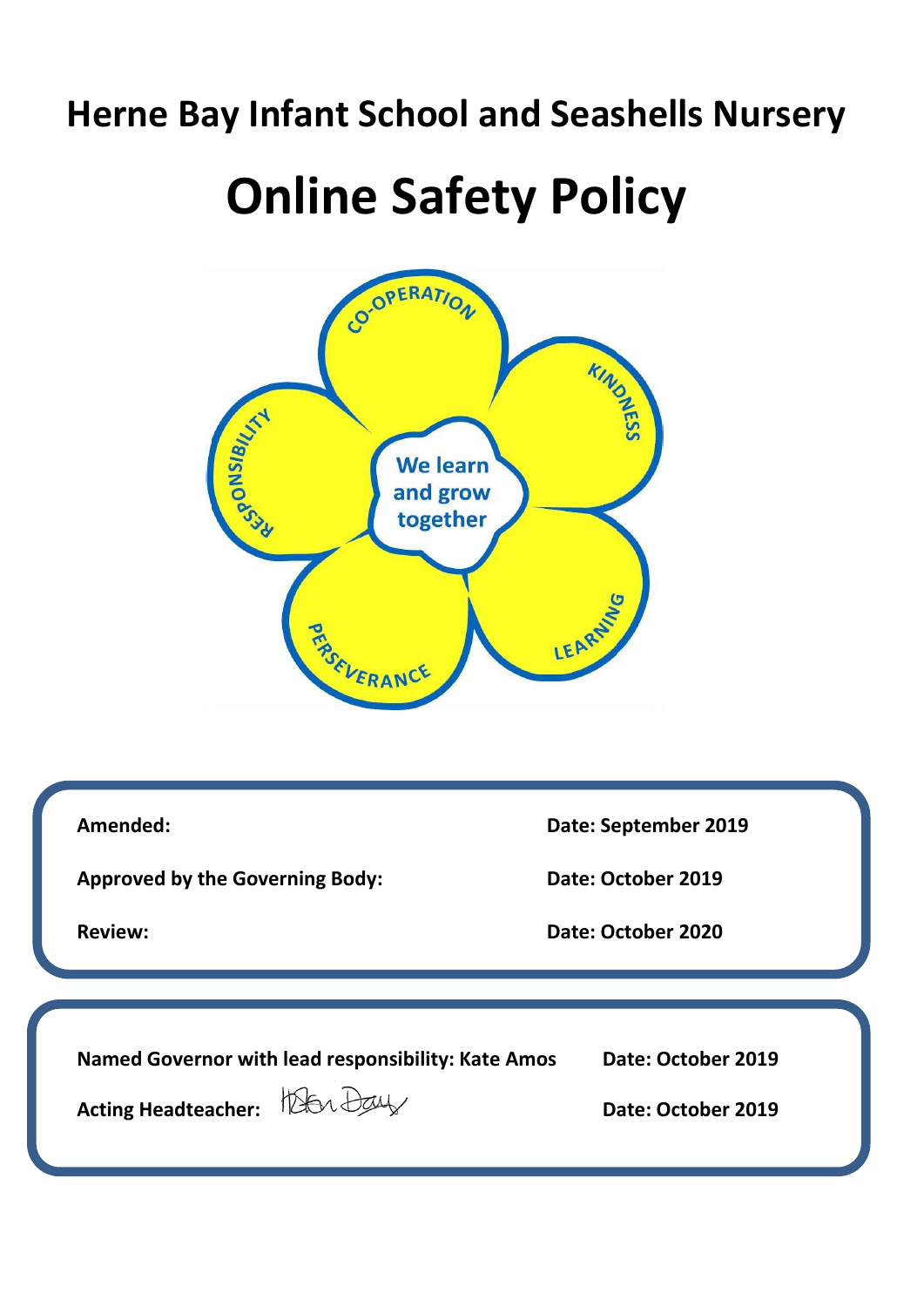# **Herne Bay Infant School and Seashells Nursery Online Safety Policy**



**Key Details**

**Designated Safeguarding Lead (s): Helen Day Acting Headteacher**

## **Named Governor with lead responsibility: Kate Amos**

## **Date written: September 2019**

## **Date agreed and ratified by Governing Body: October 2019**

## **Date of next review: October 2020**

This policy will be reviewed **at least** annually. It will also be revised following any concerns and/or updates to national and local guidance or procedures.

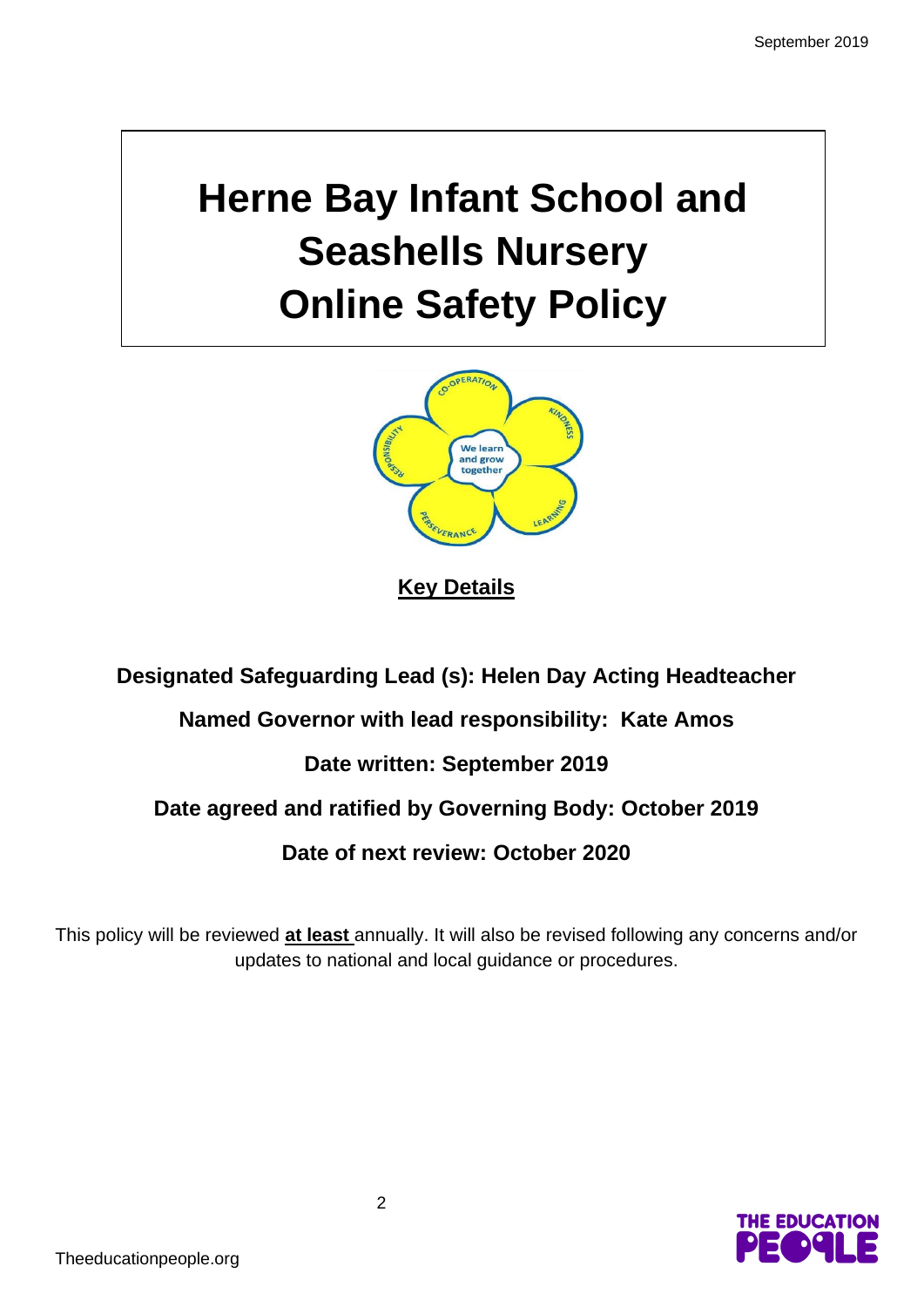# **Herne Bay Infant School and Seashells Nursery Online Safety Policy**

## **1. Policy aims**

- This online safety policy has been written by Herne Bay Infant School and Seashells Nursery, involving staff, learners and parents/carers, building on the Kent County Council/The Education People online safety policy template, with specialist advice and input as required.
- It takes into account the DfE statutory quidance ['Keeping Children Safe in Education'](https://www.gov.uk/government/publications/keeping-children-safe-in-education--2) 2019, [Early Years and Foundation Stage](https://www.gov.uk/government/publications/early-years-foundation-stage-framework--2) 2017 '[Working Together to Safeguard Children'](https://www.gov.uk/government/publications/working-together-to-safeguard-children--2) 2018 and the local [Kent Safeguarding Children Multi-agency Partnership](https://www.kscb.org.uk/) (KSCMP) procedures.
- The purpose of Herne Bay Infant School and Seashells Nursery online safety policy is to
	- o safeguard and promote the welfare of all members of Herne Bay Infant School and Seashells Nursery community online.
	- o identify approaches to educate and raise awareness of online safety throughout our community.
	- o enable all staff to work safely and responsibly, to role model positive behaviour online and to manage professional standards and practice when using technology.
	- o identify clear procedures to follow when responding to online safety concerns.
- Herne Bay Infant School and Seashells Nursery identifies that the issues classified within online safety are considerable but can be broadly categorised into three areas of risk.
	- o **Content:** being exposed to illegal, inappropriate or harmful material
	- o **Contact:** being subjected to harmful online interaction with other users
	- o **Conduct:** personal online behaviour that increases the likelihood of, or causes, harm.

## **2. Policy scope**

- Herne Bay Infant School and Seashells Nursery recognises that online safety is an essential part of safeguarding and acknowledges its duty to ensure that all learners and staff are protected from potential harm online.
- Herne Bay Infant School and Seashells Nursery identifies that the internet and associated devices, such as computers, tablets, mobile phones and games consoles are an important part of everyday life which present positive and exciting opportunities, as well as challenges and risks.
- Herne Bay Infant School and Seashells Nursery will empower our learners to acquire the knowledge needed to use the internet and technology in a safe, considered and respectful way, and develop their resilience so they can manage and respond to online risks.
- This policy applies to all staff, including the governing body, leadership team, teachers, support staff, external contractors, visitors, volunteers and other individuals who work for, or provide services on behalf of the setting (collectively referred to as "staff" in this policy) as well as learners and parents and carers.

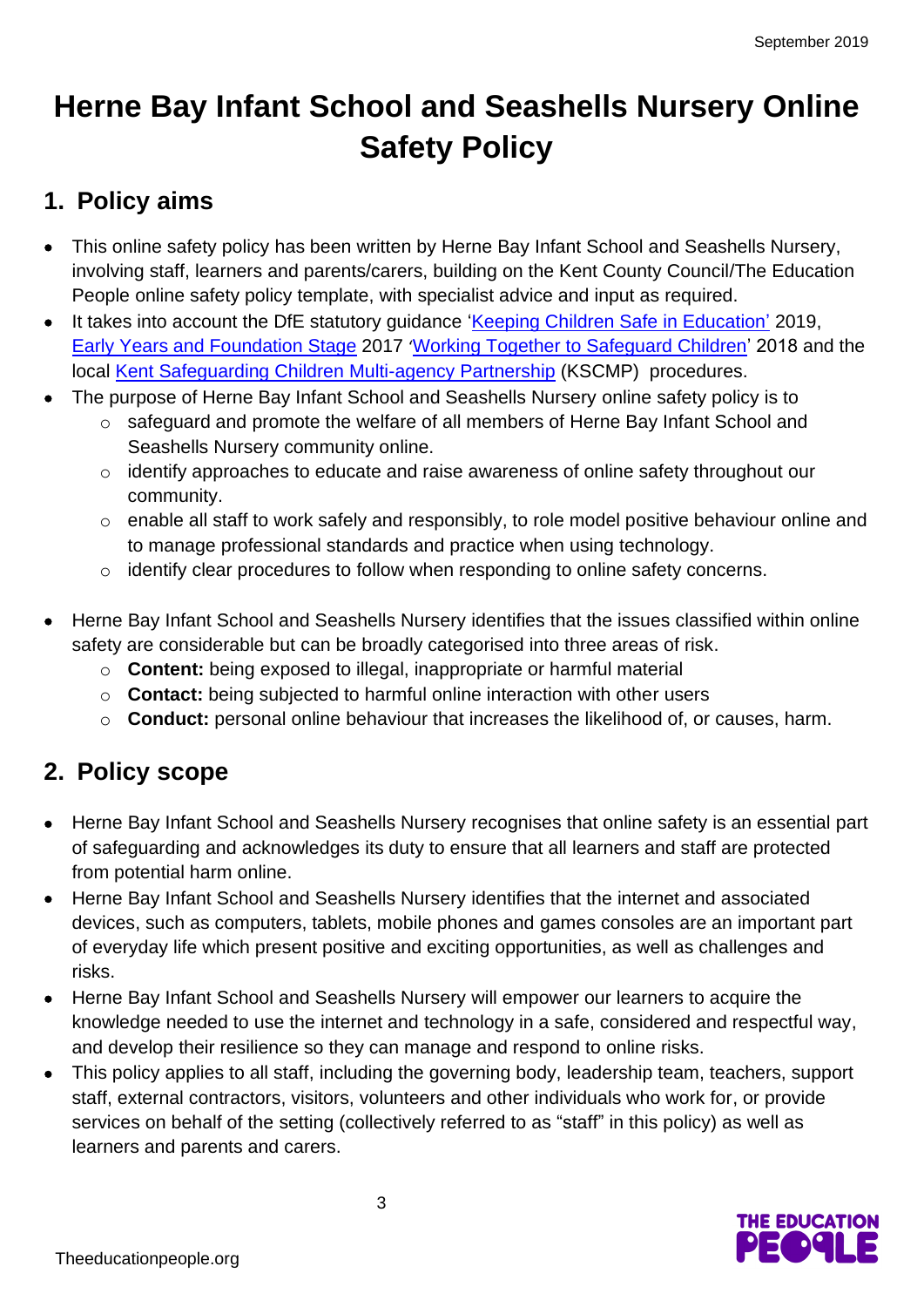• This policy applies to all access to the internet and use of technology, including mobile technology, or where learners, staff or other individuals have been provided with setting issued devices for use, both on and off-site.

### **2.2 Links with other policies and practices**

- o This policy links with several other policies, practices and action plans, including but not limited to:
- o Anti-bullying policy
- o Acceptable Use Policies (AUP) and/or the Code of conduct/staff behaviour policy
- o Behaviour and discipline policy
- o Child protection policy
- o Confidentiality policy
- o Data security

## **3. Monitoring and review**

- Technology evolves and changes rapidly; as such Herne Bay Infant School and Seashells Nursery will review this policy at least annually. The policy will be revised following any national or local policy updates, any local child protection concerns and/or any changes to our technical infrastructure.
- We will regularly monitor internet use and evaluate online safety mechanisms to ensure that this policy is consistently applied.
- To ensure they have oversight of online safety, the headteacher will be informed of online safety concerns, as appropriate.
- The named governor for safeguarding will report on online safety practice and incidents, including outcomes, on a regular basis to the wider governing body.
- Any issues identified via monitoring policy compliance will be incorporated into our action planning.

## **4. Roles and Responsibilities**

- The Designated Safeguarding Lead (DSL) Helen Day, Acting Headteacher is recognised as holding overall lead responsibility for online safety.
- Herne Bay Infant School and Seashells Nursery recognises that all members of the community have important roles and responsibilities to play with regards to online safety.

## **4.1 The leadership and management team will:**

• Create a whole setting culture that incorporates online safety throughout all elements of school life.

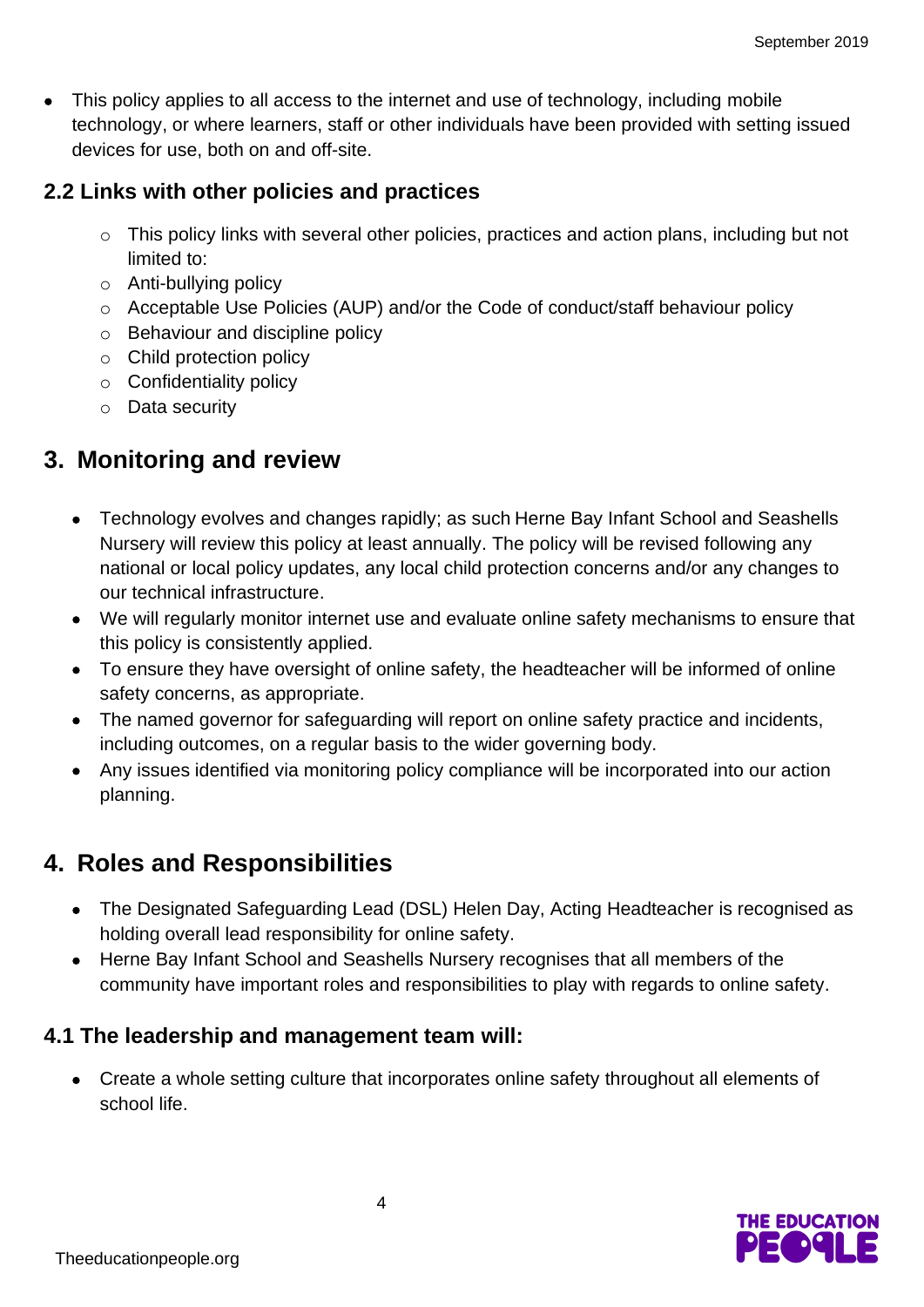- Ensure that online safety is viewed as a safeguarding issue and that practice is in line with national and local recommendations and requirements.
- Implement appropriate and up-to-date policies regarding online safety which addresses the acceptable use of technology, peer on peer abuse, use of social media and mobile technology.
- Work with the ICT technician to ensure that suitable and appropriate filtering and monitoring systems are in place.
- Support the DSL and any deputies by ensuring they have enough time and resources to carry out their responsibilities.
- Ensure robust reporting channels are in place for the whole community to access regarding online safety concerns.
- Undertake appropriate risk assessments regarding the safe use of technology on site.
- Audit and evaluate online safety practice to identify strengths and areas for improvement.
- Ensure that staff, learners and parents/carers are proactively engaged in activities which promote online safety.
- Support staff to ensure that online safety is embedded within a progressive whole setting curriculum which enables all learners to develop an appropriate understanding of online safety.

## **4.2 The Designated Safeguarding Lead (DSL) will:**

- Act as a named point of contact within the setting on all online safeguarding issues.
- Liaise with other members of staff, such as ICT technician and the SENCO on matters of online safety.
- Ensure appropriate referrals are made to relevant external partner agencies, as appropriate.
- Work alongside deputy DSLs to ensure online safety is recognised as part of the settings safeguarding responsibilities, and that a coordinated whole school approach is implemented.
- Access regular and appropriate training and support to ensure they understand the unique risks associated with online safety and have the relevant and up-to-date knowledge required to keep learners safe online.
- Access regular and appropriate training and support to ensure they recognise the additional risks that learners with SEN and disabilities (SEND) face online.
- Ensure all members of staff receive regular, up-to-date and appropriate online safety training and information as part of their induction and child protection training.
- Keep up-to-date with current research, legislation and trends regarding online safety and communicate this with the community, as appropriate.
- Work with staff to coordinate participation in local and national events to promote positive online behaviour, such as Safer Internet Day.
- Ensure that online safety is promoted to parents, carers and the wider community through a variety of channels and approaches.
- Maintain records of online safety concerns, as well as actions taken, as part of the settings safeguarding recording mechanisms.

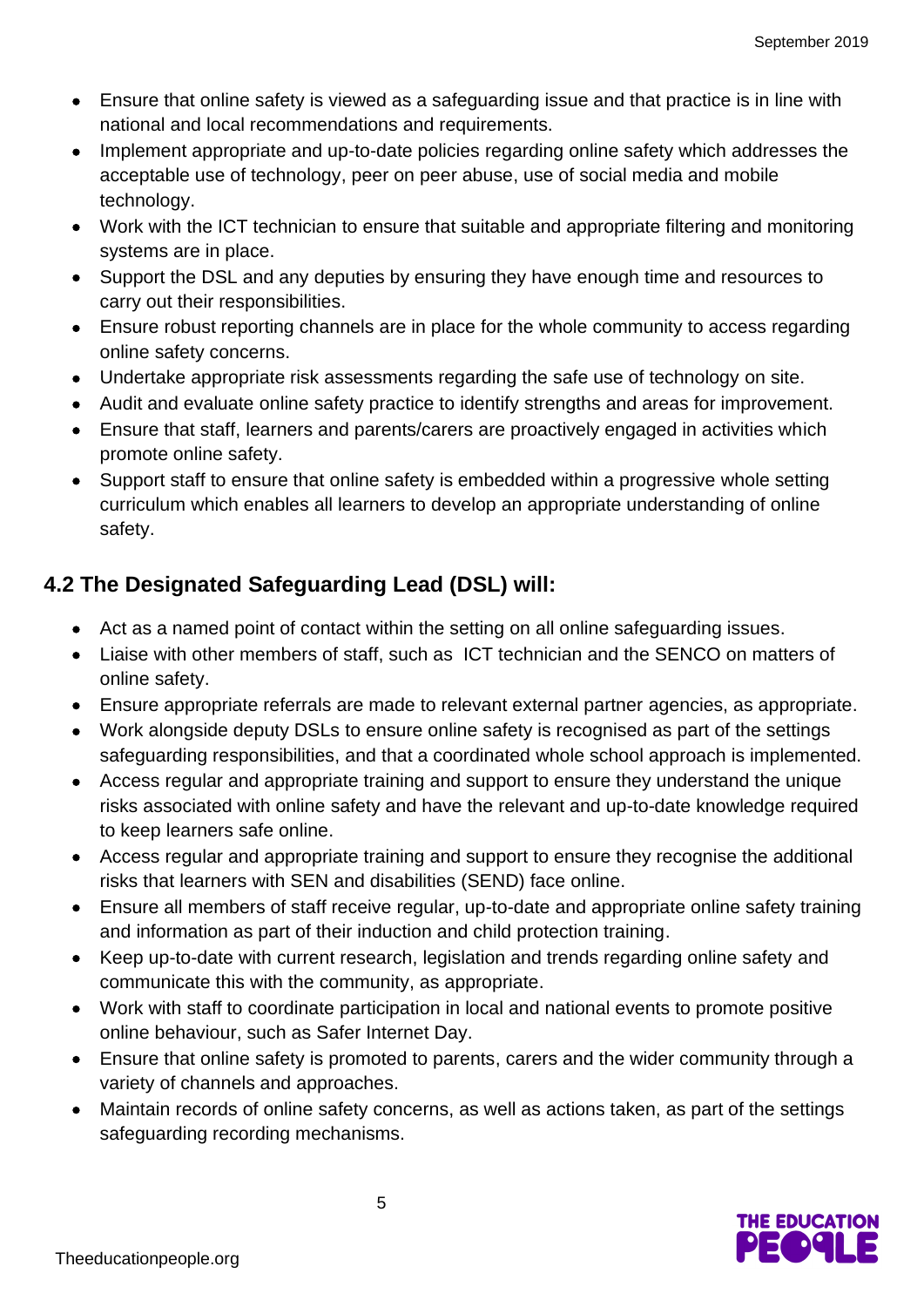- Monitor online safety incidents to identify gaps and trends and use this data to update the education response and school policies and procedures.
- Report online safety concerns, as appropriate, to the school leadership team and Governing Body.
- Work with the leadership team to review and update online safety policies on a regular basis (at least annually) with stakeholder input.
- Meet regularly a minimum of three times a year with the governor with a lead responsibility for safeguarding and online safety.*.*

## **4.3 It is the responsibility of all members of staff to:**

- Read and adhere to our online safety policy and acceptable use of technology policies.
- Take responsibility for the security of IT systems and the electronic data they use or have access to.
- Model good practice when using technology with learners
- Maintain a professional level of conduct in their personal use of technology, both on and off site.
- Embed online safety education in curriculum delivery wherever possible.
- Have an awareness of a range of online safety issues and how they may be experienced by the learners in their care.
- Identify online safety concerns and take appropriate action by following the school safeguarding policies and procedures.
- Know when and how to escalate online safety issues, including reporting to the DSL and signposting learners and parents/carers to appropriate support, internally and externally.
- Take personal responsibility for professional development in this area.

## **4.4 It is the responsibility of staff managing the technical environment to:**

- Provide technical support and perspective to the DSL and school leadership team, especially in the development and implementation of appropriate online safety policies and procedures.
- Implement appropriate security measures including password protection and encryption as directed by the leadership team to ensure that the settings IT infrastructure is secure and not open to misuse or malicious attack, whilst allowing learning opportunities to be maximised.
- Ensure that our filtering policy and monitoring systems and approaches are applied and updated on a regular basis; responsibility for its implementation is shared with the leadership team.
- Ensure appropriate technical support and access to our filtering and monitoring systems is given to the DSL and/or deputies to enable them to take appropriate safeguarding action when required.

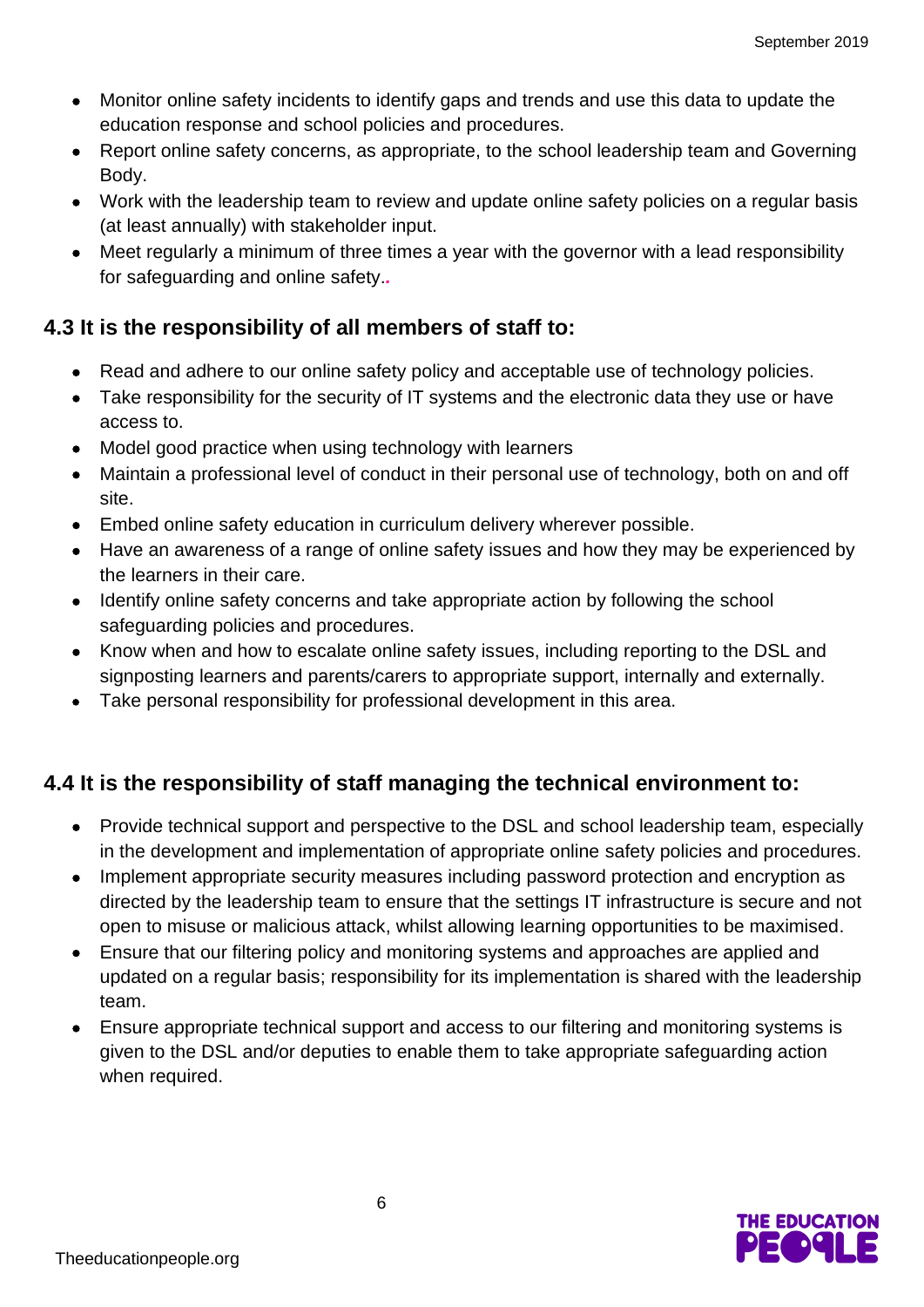## **4.5 It is the responsibility of learners (at a level that is appropriate to their individual age and ability) to:**

- Engage in age/ability appropriate online safety education.
- Contribute to the development of online safety policies.
- Read and adhere to the acceptable use of technology and behaviour policies.
- Respect the feelings and rights of others, on and offline.
- Take an appropriate level of responsibility for keeping themselves and others safe online.
- Seek help from a trusted adult, if they are concerned about anything, they or others experience online.

## **4.6 It is the responsibility of parents and carers to:**

- Read our acceptable use of technology policies and encourage their children to adhere to them.
- Support our online safety approaches by discussing online safety issues with their children and reinforcing appropriate and safe online behaviours at home.
- Role model safe and appropriate use of technology and social media and abide by the homeschool agreement and acceptable use of technology policies.
- Seek help and support from the school or other appropriate agencies, if they or their child encounter online issues.
- Contribute to the development of our online safety policies.
- Use our systems, such as IT resources, safely and appropriately.
- Take responsibility for their own awareness in relation to the risks and opportunities posed by the new and emerging technologies that their children access and use at home.

## **5. Education and engagement approaches**

## **5.1 Education and engagement with learners**

- The setting will establish and embed a whole school culture and will raise awareness and promote safe and responsible internet use amongst learners by:
	- o ensuring our curriculum and whole school approach is developed in line with the UK Council for Internet Safety (UKCIS) ['Education for a Connected World Framework'](https://www.gov.uk/government/publications/education-for-a-connected-world) and DfE ['Teaching online safety in school'](https://www.gov.uk/government/publications/teaching-online-safety-in-schools) guidance.
	- o ensuring online safety is addressed in Computing programmes of study.
	- o reinforcing online safety principles in other curriculum subjects as appropriate, and whenever technology or the internet is used on site.
	- o creating a safe environment in which all learners feel comfortable to say what they feel, without fear of getting into trouble and/or being judged for talking about something which happened to them online.

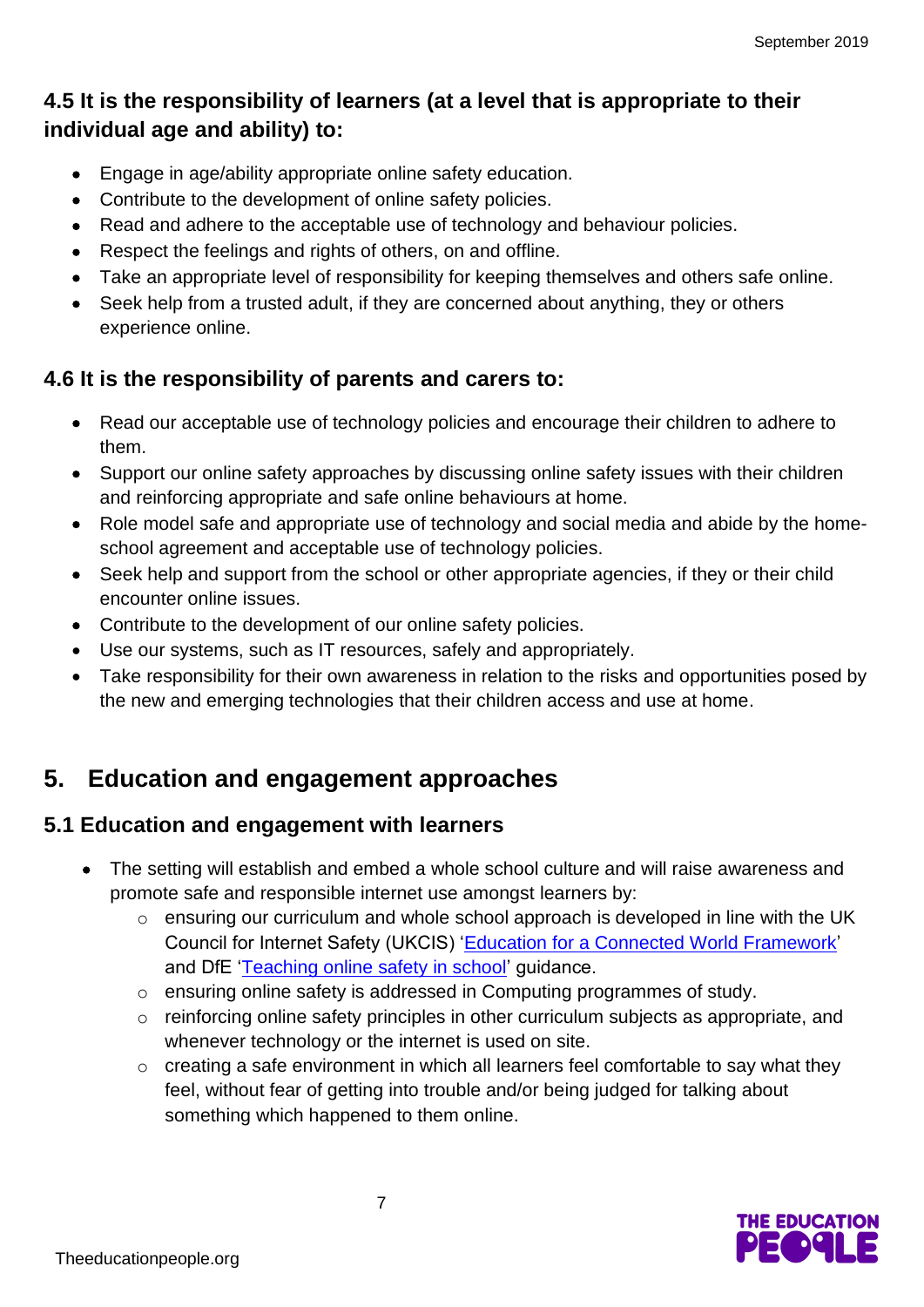- $\circ$  involving the DSL (or a deputy) as part of planning for online safety lessons or activities, so they can advise on any known safeguarding cases, and ensure support is in place for any learners who may be impacted by the content.
- o making informed decisions to ensure that any educational resources used are appropriate for our learners.
- o using external visitors, where appropriate, to complement and support our internal online safety education approaches.
- o providing online safety education as part of the transition programme across the key stages and/or when moving between establishments.
- o rewarding positive use of technology.
- Herne Bay Infant School and Seashells Nursery will support learners to understand and follow our acceptable use policies in a way which suits their age and ability by:
	- o displaying acceptable use posters in all rooms with internet access.
	- o informing learners that network and internet use will be monitored for safety and security purposes, and in accordance with legislation.
	- o seeking learner voice when writing and developing online safety policies and practices, including curriculum development and implementation.
- Herne Bay Infant School and Seashells Nursery will ensure learners develop the underpinning knowledge and behaviours needed to navigate the online world safely, in a way which suits their age and ability by:
	- o ensuring age appropriate education regarding safe and responsible use precedes internet access.
	- o teaching learners to evaluate what they see online and recognise techniques used for persuasion, so they can make effective judgements about if what they see is true, valid or acceptable.
	- o educating them in the effective use of the internet to research, including the skills of knowledge location, retrieval and evaluation.
	- o enabling them to understand what acceptable and unacceptable online behaviour looks like.
	- o preparing them to identify possible online risks and make informed decisions about how to act and respond.
	- o ensuring they know how and when to seek support if they are concerned or upset by something they see or experience online.

## **5.2 Vulnerable Learners**

*Schools/settings should include specific information in this section about how their community's needs have been identified and what action has been taken e.g. specific filtering requirements for children with EAL or SEND; this is especially important for special schools or settings with specialist units. Leaders and managers should ensure that policies reflect the settings circumstances.* 

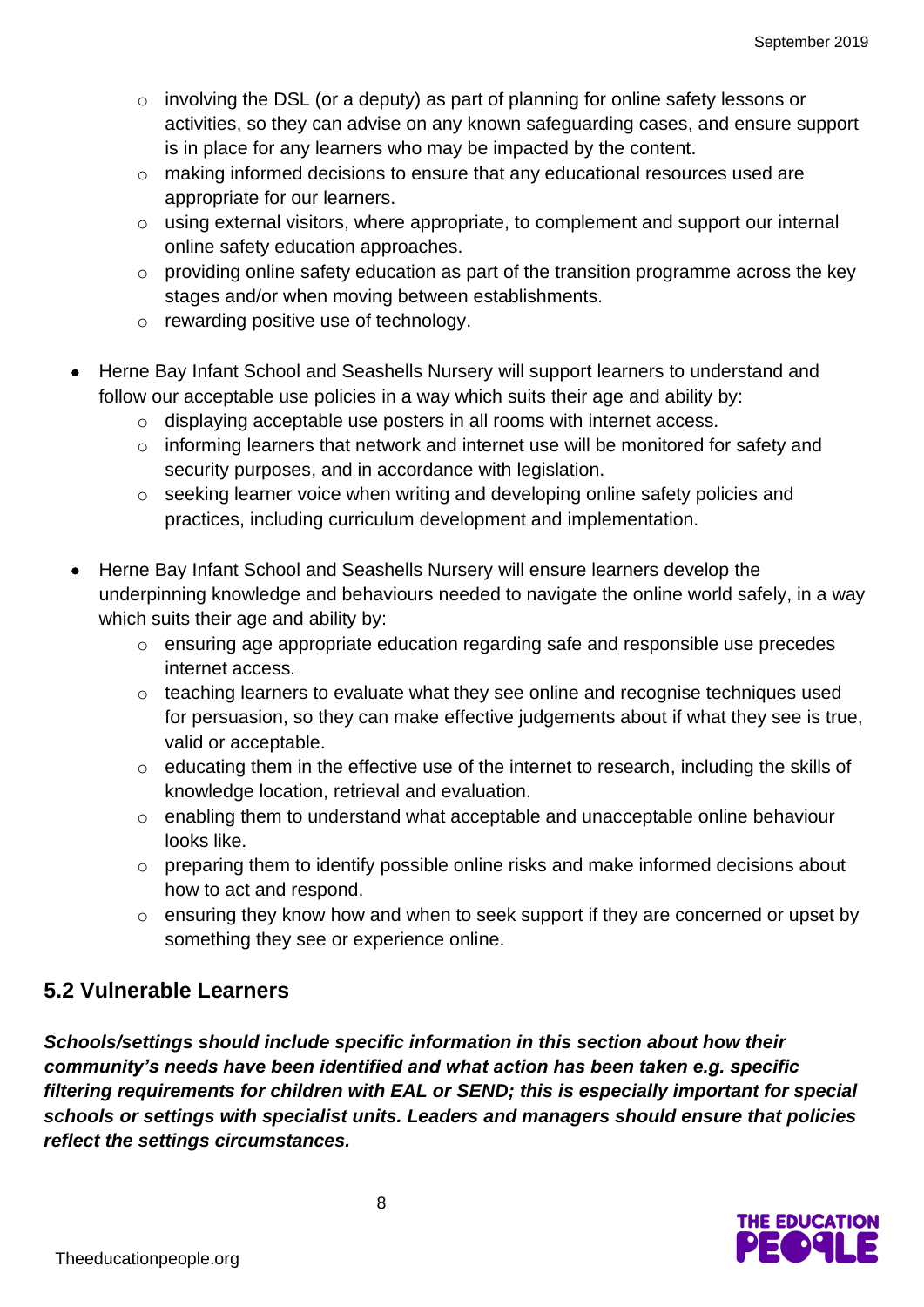- Herne Bay Infant School and Seashells Nursery recognises that any learner can be vulnerable online, and vulnerability can fluctuate depending on their age, developmental stage and personal circumstances. However, there are some learners, for example looked after children and those with special educational needs, who may be more susceptible or may have less support in staying safe online.
- Herne Bay Infant School and Seashells Nursery will ensure that differentiated and appropriate online safety education, access and support is provided to vulnerable learners.
- Staff at Herne Bay Infant School and Seashells Nursery will seek input from specialist staff as appropriate, including the DSL, SENCO and Child in Care Lead, to ensure that the policy and curriculum is appropriate to our community's needs.

## **5.3 Training and engagement with staff**

- We will
	- o provide and discuss the online safety policy and procedures with all members of staff as part of induction.
	- $\circ$  provide up-to-date and appropriate online safety training for all staff on a regular basis, with at least annual updates, which is integrated, aligned and considered as part of our overarching safeguarding approach.
	- o Staff training covers the potential risks posed to learners (content, contact and conduct) as well as our professional practice expectations.
	- o build on existing expertise by provide opportunities for staff to contribute to and shape our online safety approaches, including curriculum, policies and procedures.
	- o make staff aware that our IT systems are monitored, and that activity can be traced to individual users. Staff will be reminded to behave professionally and in accordance with our policies when accessing our systems and devices.
	- o make staff aware that their online conduct, including personal use of social media, can have an impact on their professional role and reputation.
	- o highlight useful educational resources and tools which staff could use with learners.
	- o ensure all members of staff are aware of the procedures to follow regarding online safety concerns involving learners, colleagues or other members of the community.

### **5.4 Awareness and engagement with parents and carers**

- Herne Bay Infant School and Seashells Nursery recognises that parents and carers have an essential role to play in enabling children and young people to become safe and responsible users of the internet and associated technologies.
- We will build a partnership approach to online safety with parents and carers by
	- o providing information and guidance on online safety in a variety of formats. This will include offering specific online safety awareness training and highlighting online safety at other events such as parent evenings or parent workshops.

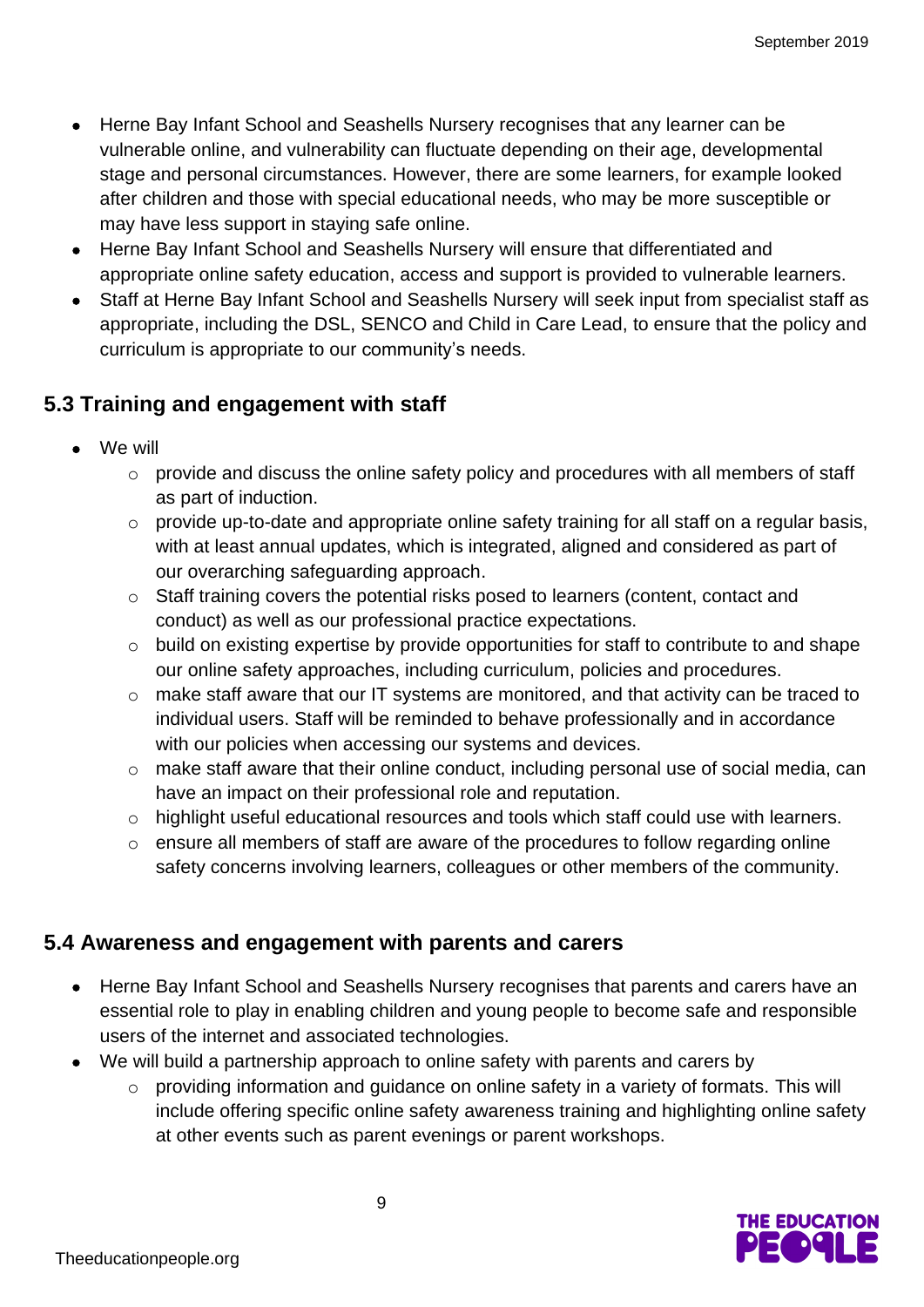- o drawing their attention to our online safety policy and expectations in our newsletters and other external communication (such as letters and social media channels) as well as in our prospectus and on our website.
- o requesting parents and carers read online safety information as part of joining our community, for example, within our home school agreement.
- o requiring them to read our acceptable use policies and discuss the implications with their children.

## **6. Reducing Online Risks**

- Herne Bay Infant School and Seashells Nursery recognises that the internet is a constantly changing environment with new apps, devices, websites and material emerging at a rapid pace.
- We will
	- o regularly review the methods used to identify, assess and minimise online risks.
	- o Examine emerging technologies for educational benefit and undertake appropriate risk assessments before their use in the school is permitted.
	- o ensure that appropriate filtering and monitoring is in place and take all reasonable precautions to ensure that access is appropriate.
	- $\circ$  recognise that due to the global and connected nature of the internet, it is not possible to guarantee that unsuitable material cannot be accessed via our systems or devices and as such identify clear procedures to follow if breaches or concerns arise.
- All members of the community are made aware of our expectations regarding safe and appropriate behaviour online and the importance of not posting any content, comments, images or videos which could cause harm, distress or offence. This is clearly outlined in our acceptable use of technology policies and highlighted through a variety of education and training approaches.

## **7. Safer Use of Technology**

## **7.1 Classroom use**

- Herne Bay Infant School and Seashells Nursery uses a wide range of technology. This includes access to
	- o Computers, laptops, tablets and other digital devices
	- o Internet, which may include search engines and educational websites
	- o Learning platform/intranet
	- o Email
	- o Digital cameras, web cams and video cameras
- All school owned devices will be used in accordance with our acceptable use of technology policies and with appropriate safety and security measures in place.

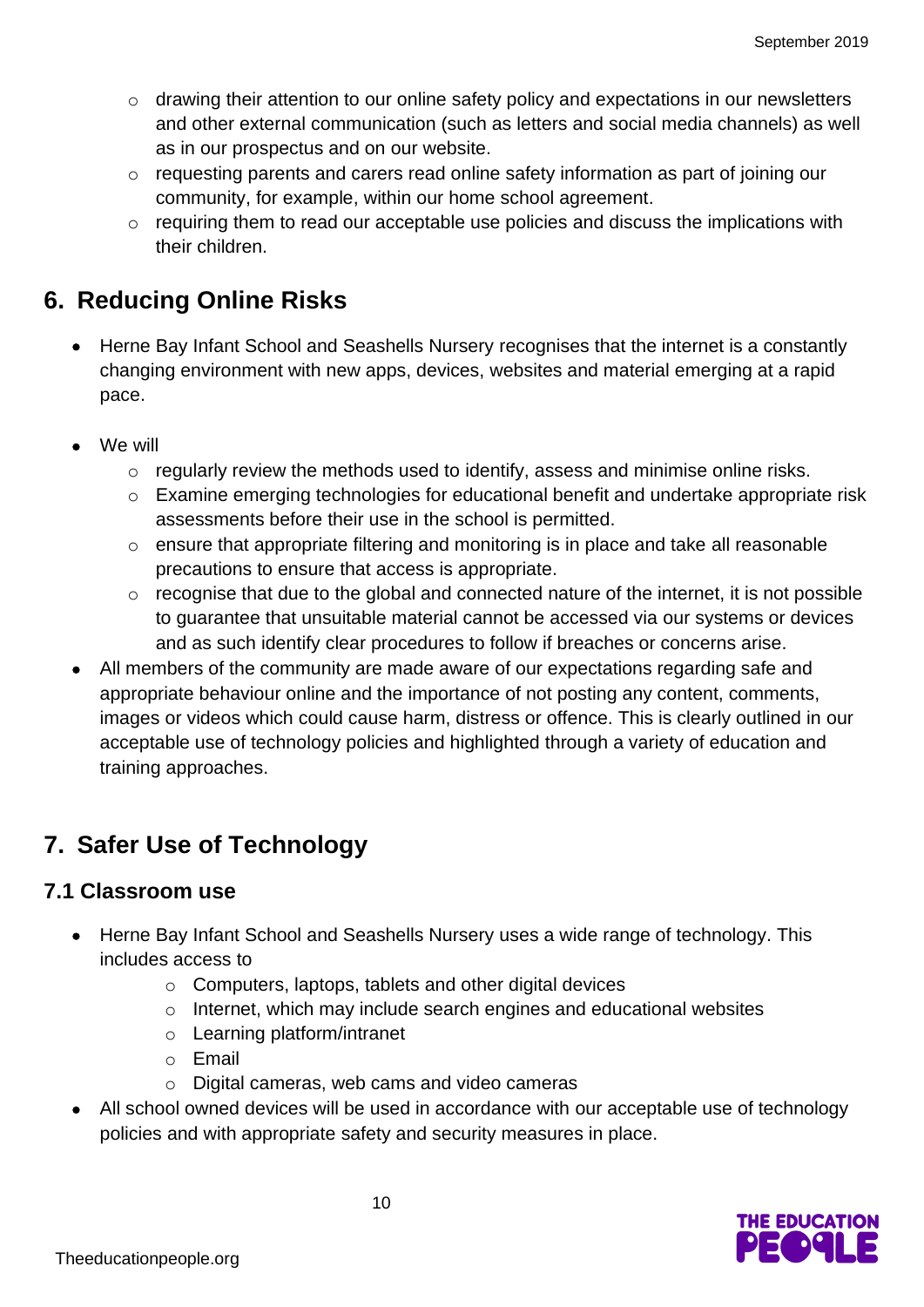- Members of staff will always evaluate websites, tools and apps fully before use in the classroom or recommending for use at home.
- The setting will use appropriate search tools as identified following an informed risk assessment to identify which tool best suits the needs of our community. (pupils use Google Safe, Staff use Google)
- We will ensure that the use of internet-derived materials, by staff and learners complies with copyright law and acknowledge the source of information.
- Supervision of internet access and technology use will be appropriate to learners age and ability.
	- o **Early Years Foundation Stage and Key Stage 1**
		- Access to the internet will be by adult demonstration, with occasional directly supervised access to specific and approved online materials, which supports the learning outcomes planned for the learners age and ability.

### **7.2 Managing internet access**

• All staff, learners and visitors will read and agree an acceptable use policy before being given access to our computer system, IT resources or the internet.

## **7.3 Filtering and monitoring**

Leaders, managers and DSLs should access the guidance for education settings about establishing 'appropriate levels' of filtering and monitoring to help inform their decision making: *[www.saferinternet.org.uk/advice-centre/teachers-and-school-staff/appropriate-filtering-and](http://www.saferinternet.org.uk/advice-centre/teachers-and-school-staff/appropriate-filtering-and-monitoring)[monitoring](http://www.saferinternet.org.uk/advice-centre/teachers-and-school-staff/appropriate-filtering-and-monitoring)*

#### **7.3.1 Decision making**

- Herne Bay Infant School and Seashells Nursery governors, Headteacher and ICT technician have ensured that our school has age and ability appropriate filtering and monitoring in place to limit learner's exposure to online risks.
- Our decision regarding filtering and monitoring has been informed by a risk assessment, considering our specific needs and circumstances.
- Changes to the filtering and monitoring approach will be risk assessed by staff with educational and technical experience and, where appropriate, with consent from the leadership team; all changes to the filtering policy are logged and recorded.
- The leadership team will ensure that regular checks are made to ensure that the filtering and monitoring methods are effective and appropriate.
- The governors and leaders are mindful to ensure that "over blocking" does not unreasonably restrict access to educational activities and safeguarding materials.
- All members of staff are aware that they cannot rely on filtering and monitoring alone to safeguard learners; effective classroom management and regular education about safe and responsible use is essential.

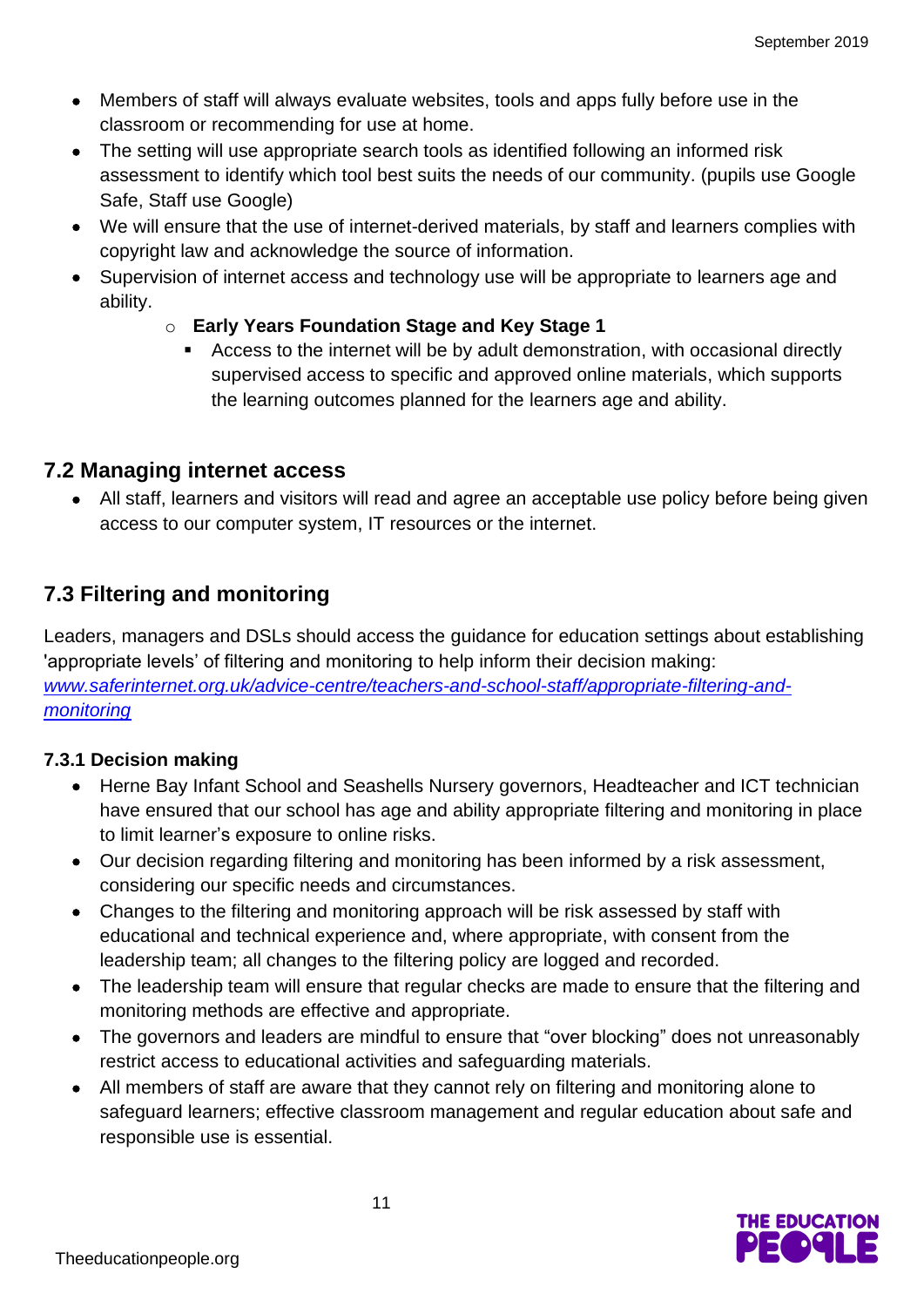#### **7.3.2 Appropriate filtering**

- Herne Bay Infant School and Seashells Nursery education broadband connectivity is provided through Kent Public Services Network (KPSN), a private network for schools and public organisations in Kent.
- Herne Bay Infant School and Seashells Nursery uses EIS Schools Broadband Service.
	- o EIS Schools Broadband Service blocks access to sites which could promote or include harmful and/or inappropriate behaviour or material. This includes content which promotes discrimination or extremism, drugs/substance misuse, malware/hacking, gambling, piracy and copyright theft, pro-self-harm, eating disorder and/or suicide content, pornographic content and violent material.
	- o EIS Schools Broadband Service is a member of [Internet Watch Foundation](https://www.iwf.org.uk/) (IWF) and blocks access to illegal Child Abuse Images and Content (CAIC). *Leaders should check to ensure this is the case.*
	- o EIS Schools Broadband Service integrates the 'the police assessed list of unlawful terrorist content, produced on behalf of the Home Office' *Leaders should check to ensure this is the case.*
- We work with EIS Schools Broadband Service to ensure that our filtering policy is continually reviewed to reflect our needs and requirements. If learners or staff discover unsuitable sites or material, they are required to turn off the monitor/screen and report the concern immediately to a member of staff, the ICT technician or a DSL.
- Filtering breaches will be reported to the DSL (or deputy) and technical staff and will be recorded and escalated as appropriate.
- Parents/carers will be informed of filtering breaches involving learners.
- Any access to material believed to be illegal will be reported immediately to the appropriate agencies, such as the KSPN/EIS Schools Broadband, IWF, the police and/or CEOP.

#### **7.3.3 Appropriate monitoring**

- We will appropriately monitor internet use on all setting owned or provided internet enabled devices. This is achieved by:
	- o The school receives a weekly logfile that is stored and monitored.
- All users will be informed that use of our systems can be monitored and that all monitoring will be in line with data protection, human rights and privacy legislation.
- If a concern is identified via monitoring the DSL will respond in line with the child protection policy and the staff code of conduct.

### **7.4 Managing personal data online**

- Personal data will be recorded, processed, transferred and made available online in accordance with General Data Protection Regulations and Data Protection legislation.
	- o Full information can be found in our information Schools Data Protection Policy.

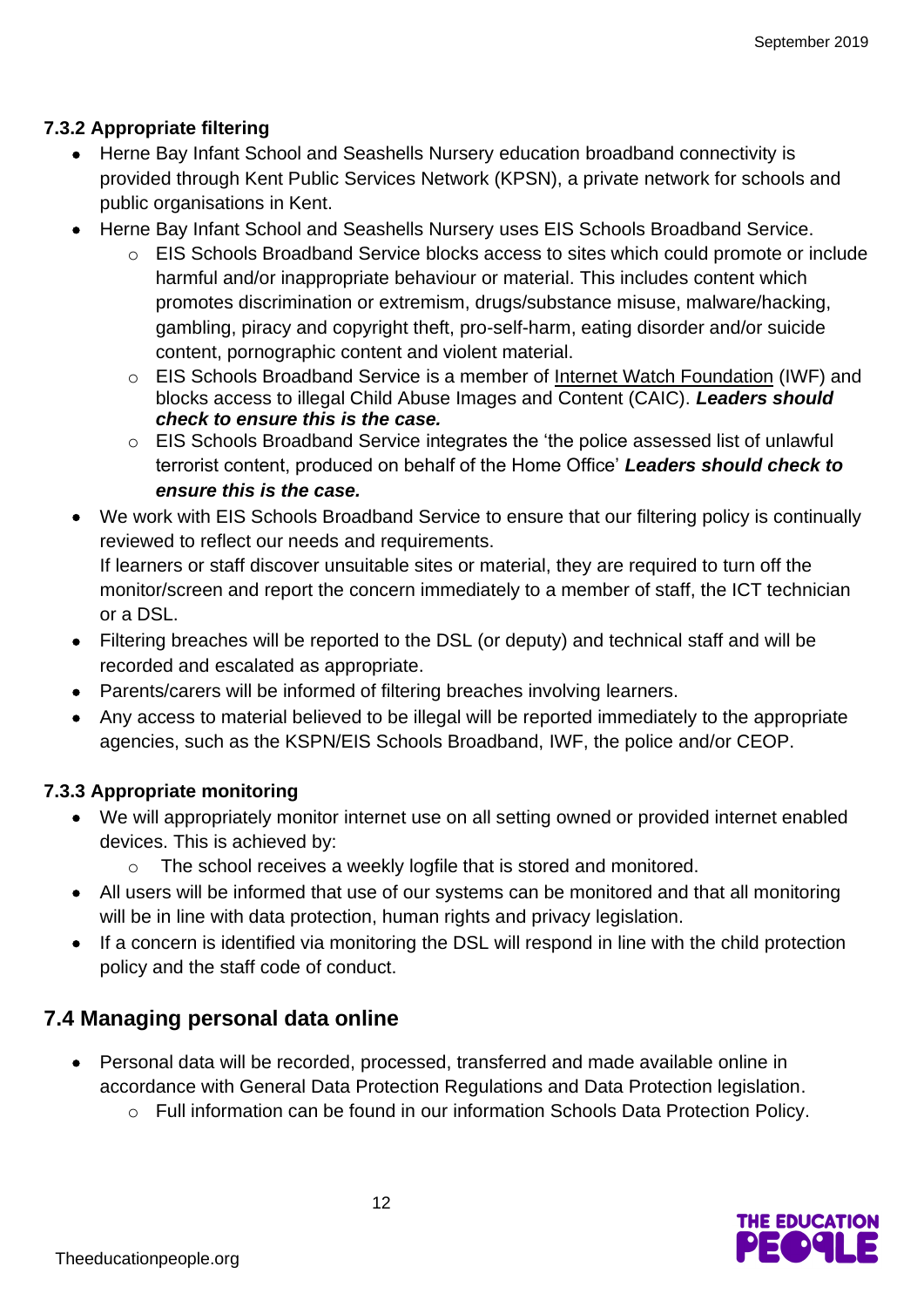## **7.5 Security and Management of information systems**

We take appropriate steps to ensure the security of our information systems, including:

- o Virus protection being updated regularly.
- o Encryption for personal data sent over the Internet or taken off site (such as via portable media storage) or access via appropriate secure remote access systems.
- o Not using portable media without specific permission; portable media will be checked by an anti-virus /malware scan before use.
- o Not downloading unapproved software to work devices or opening unfamiliar email attachments.
- o Preventing, as far as possible, access to websites or tools which could compromise our systems, including anonymous browsing and other filtering bypass tools.
- o Checking files held on our network, as required and when deemed necessary by leadership staff.
- o The appropriate use of user logins and passwords to access our network.
	- **EXECT:** Specific user logins and passwords will be enforced for all users.
- o All users are expected to log off or lock their screens/devices if systems are unattended.

#### **7.5.1 Password policy**

- All members of staff have their own unique username and private passwords to access our systems; members of staff are responsible for keeping their password private.
- We require all users to
	- o use strong passwords for access into our system.
	- $\circ$  change their passwords regularly.
	- o not share passwords or login information with others or leave passwords/login details where others can find them.
	- $\circ$  not to login as another user at any time.
	- o lock access to devices/systems when not in use.

## **7.6 Managing the safety of our website**

- The school will ensure that information posted on our website meets the requirements as identified by the DfE.
- We will ensure that our website complies with guidelines for publications including accessibility, data protection, respect for intellectual property rights, privacy policies and copyright.
- Staff or learner's personal information will not be published on our website; the contact details on the website will be our setting address, email and telephone number.
- The administrator account for our website will be secured with an appropriately strong password.

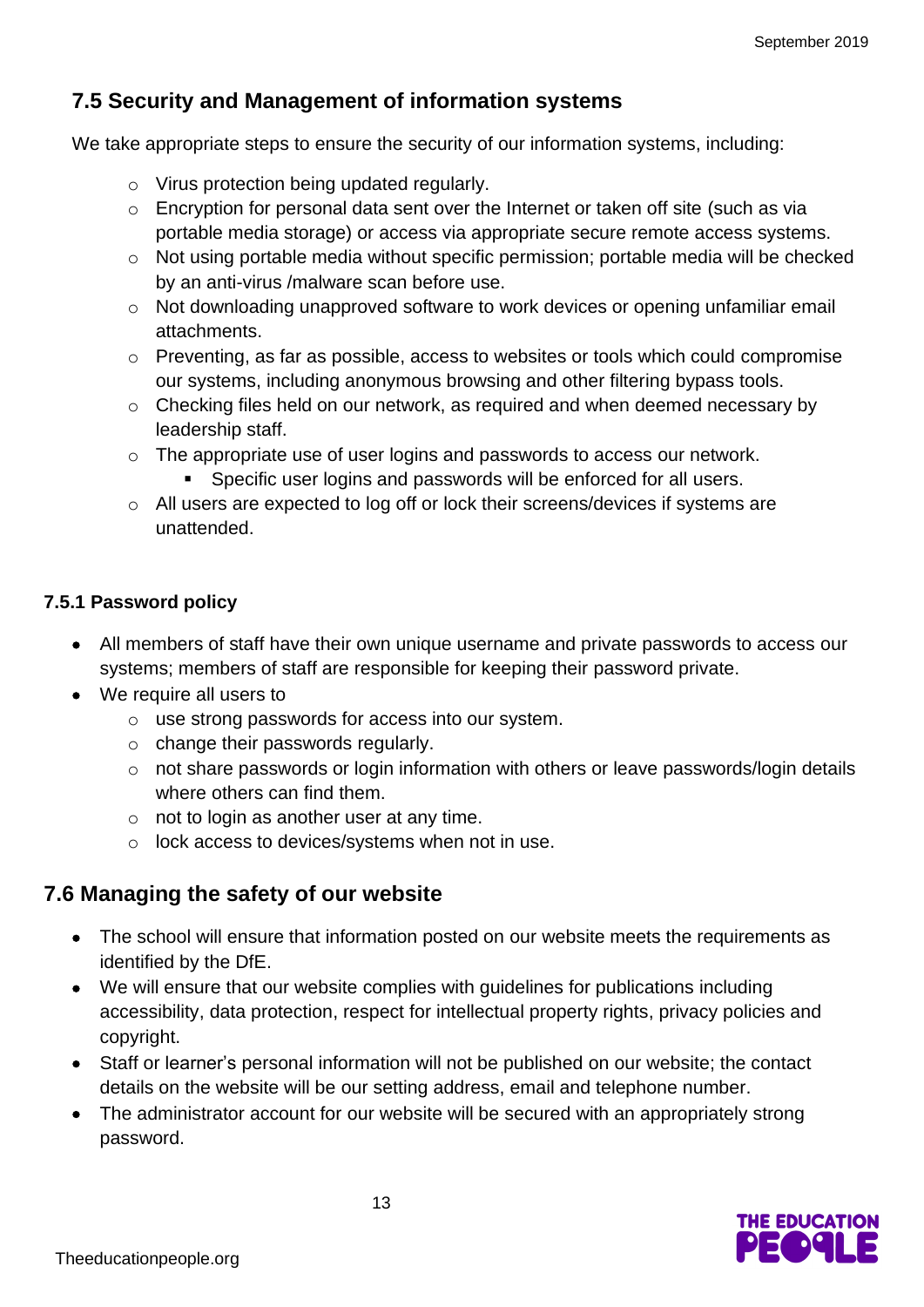• We will post appropriate information about safeguarding, including online safety, on our website for members of the community.

## **7.7 Publishing images and videos online**

• We will ensure that all images and videos shared online are used in accordance with the associated policies, including (but not limited to) the Image use policy, Data security, Acceptable Use policies, Codes of conduct and Behaviour, Social media and Use of personal devices and mobile phones policies.

#### **7.8 Managing email**

- Access to our email systems will always take place in accordance with data protection legislation and in line with other policies, including confidentiality, acceptable use of technology policies and the code of conduct.
- The forwarding of any chain messages/emails is not permitted.
- Spam or junk mail will be blocked and reported to the email provider.
- Any electronic communication which contains sensitive or personal information will only be sent using secure and encrypted email.
- Setting email addresses and other official contact details will not be used to set up personal social media accounts.
- Members of the community will immediately tell Helen Day, Acting Headteacher if they receive offensive communication, and this will be recorded in our safeguarding files/records.
- Excessive social email use can interfere with teaching and learning and will be restricted; access to external personal email accounts may be blocked on site.
- We will have a dedicated platform (CPOMs) for reporting wellbeing and pastoral issues. This inbox will be managed by designated and trained staff.

#### **7.8.1 Staff email**

- All members of staff are provided with an email address to use for all official communication; the use of personal email addresses by staff for any official business is not permitted.
- Members of staff are encouraged to have an appropriate work life balance when responding to email, especially if communication is taking place between staff, learners and parents.

#### **7.8.2 Learner email**

- Learners will agree an acceptable use policy and will receive education regarding safe and appropriate email etiquette before access is permitted.
- Whole-class or group email addresses will be used for communication outside of the setting.

## **7.9 Educational use of videoconferencing and/or webcams**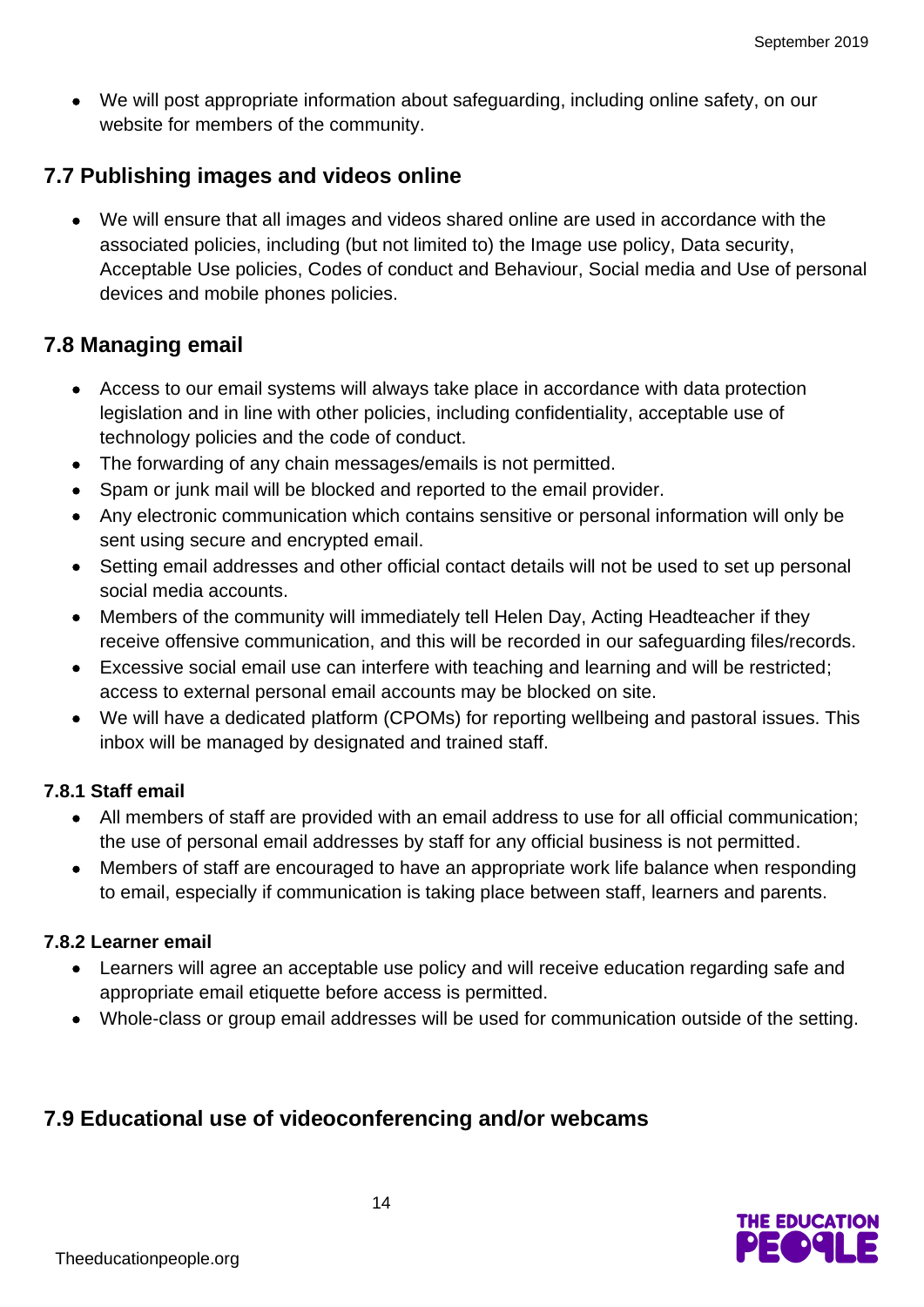- Herne Bay Infant School and Seashells Nursery recognise that videoconferencing and the use of webcams can be a challenging activity but brings a wide range of learning benefits.
	- o All videoconferencing and webcam equipment will be switched off when not in use and will not be set to auto-answer.
	- o Video conferencing equipment connected to the educational broadband network will use the national E.164 numbering system and display their H.323 ID name; external IP addresses will not be made available to other sites.
	- o Videoconferencing contact details will not be posted publicly.
	- o Videoconferencing equipment will not be taken off the premises without prior permission from the DSL.
	- o Staff will ensure that external videoconferencing opportunities and/or tools are suitably risk assessed and will ensure that accounts and systems used to access these events are safe and secure.
	- o Video conferencing equipment and webcams will be kept securely and, if necessary, locked away or disabled when not in use.

#### **7.9.1 Users**

- Parents/carers consent will be obtained prior to learners taking part in videoconferencing activities.
- Learners will ask permission from a member of staff before making or answering a videoconference call or message.
- Videoconferencing will be supervised appropriately, and will take place via official and approved communication channels following a robust risk assessment.
- Video conferencing will take place via official and approved communication channels following a robust risk assessment.
- The unique log on and password details for the videoconferencing services will only be issued to members of staff and should be kept securely, to prevent unauthorised access.

#### **7.9.2 Content**

- When recording a videoconference lesson, it should be made clear to all parties at the start of the conference and written permission will be obtained from all participants; the reason for the recording must be given and recorded material will be stored securely.
- If third party materials are included, we will check that recording is permitted to avoid infringing the third-party intellectual property rights.
- We will establish dialogue with other conference participants before taking part in a videoconference; if it is a non-educational site, staff will check that the material they are delivering is appropriate for the learners.

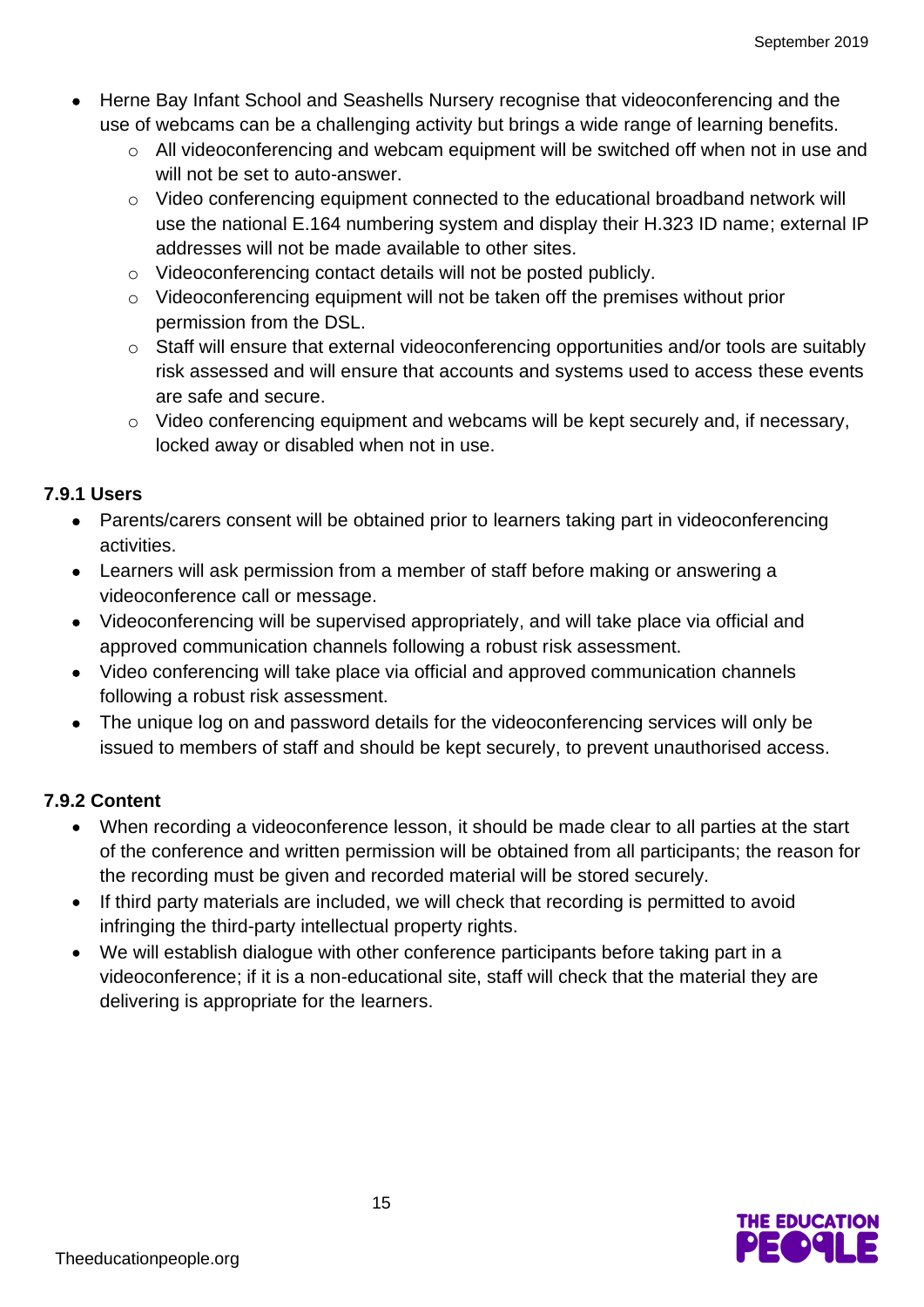## **7.10 Management of learning platforms**

- Herne Bay Infant School and Seashells Nursery uses Kent Learning Zone as its official learning platform. Pupils and Staff also use Purple Mash.
- Leaders and staff will regularly monitor the usage of the Learning Platform (LP), including message/communication tools and publishing facilities.
- Only current members of staff, learners and parents will have access to KLZ.
- When staff or learners leave the setting, their account will be disabled or transferred to their new establishment.
- Learners and staff will be advised about acceptable conduct and use when using the KLZ.
- All users will be mindful of copyright and will only upload appropriate content onto KLZ.
- Any concerns about content on KLZ will be recorded and dealt with in the following ways:
	- o The user will be asked to remove any material deemed to be inappropriate or offensive.
	- o If the user does not comply, the material will be removed by the site administrator.
	- o Access to KLZ for the user may be suspended.
	- o The user will need to discuss the issues with a member of leadership before reinstatement.
	- o A learner's parents/carers may be informed.
	- o If the content is illegal, we will respond in line with existing child protection procedures.
- Learners may require editorial approval from a member of staff. This may be given to the learner to fulfil a specific aim and may have a limited time frame.
- A visitor may be invited onto KLZ by a member of the leadership team as part of an agreed focus or a limited time slot.

## **7.11 Management of applications (apps) used to record children's progress**

We use EIS SIMs.net and 2Build a Profile to track learners progress and share appropriate information with parents and carers.

- The headteacher will ensure that the use of tracking systems is appropriately risk assessed prior to use, and that use takes place in accordance with data protection legislation, including the General Data Protection Regulations (GDPR) and Data Protection legislation.
- To safeguard learner's data
	- $\circ$  only learner issued devices will be used for apps that record and store learners' personal details, attainment or photographs.
	- o personal staff mobile phones or devices will not be used to access or upload content to any apps which record and store learners' personal details, attainment or images.
	- o devices will be appropriately encrypted if taken off site, to reduce the risk of a data security breach, in the event of loss or theft.
	- o all users will be advised regarding safety measures, such as using strong passwords and logging out of systems.
	- o parents and carers will be informed of the expectations regarding safe and appropriate use, prior to being given access; for example, not sharing passwords or images.

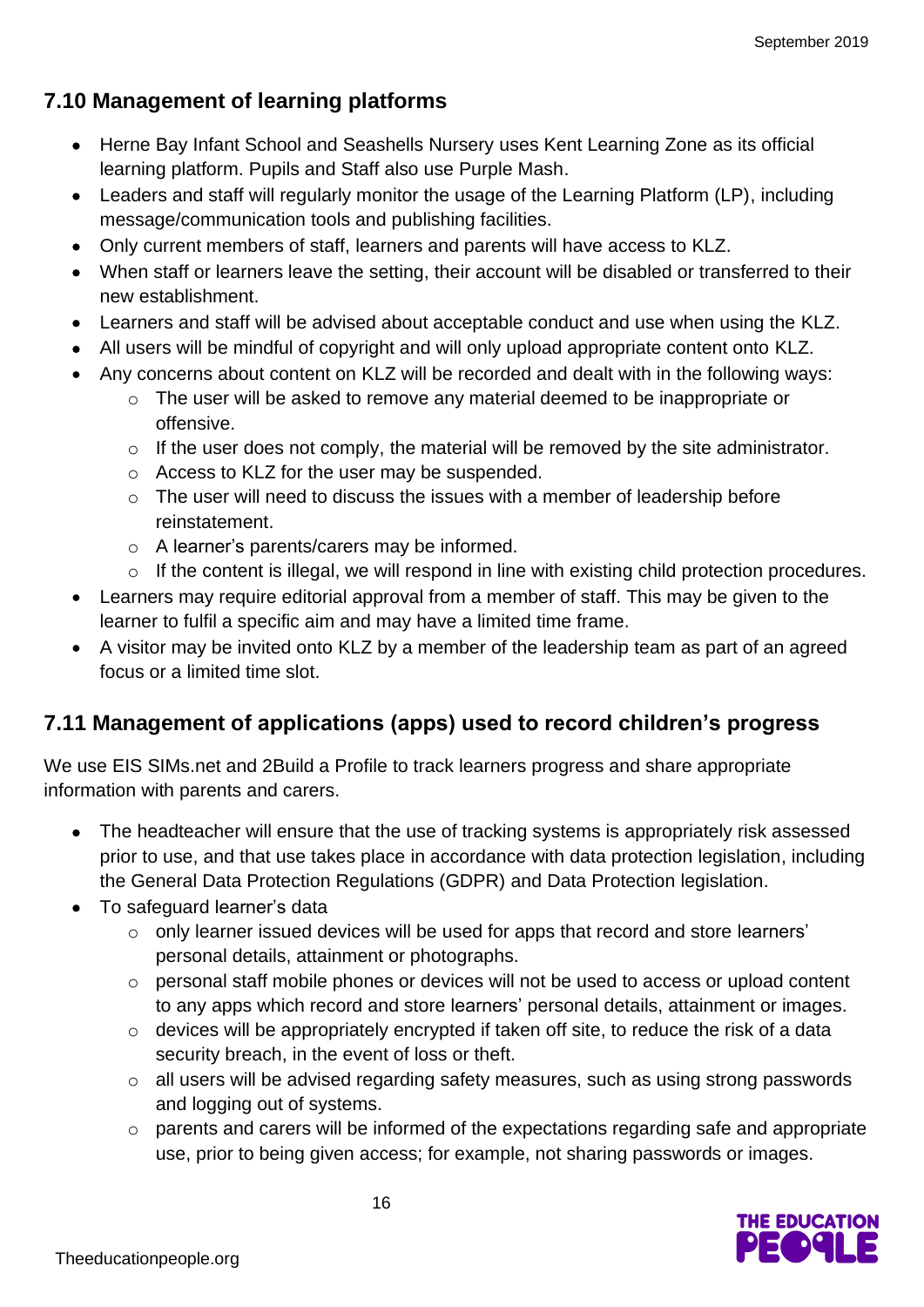## **8. Social Media**

## **8.1 Expectations**

- The expectations' regarding safe and responsible use of social media applies to all members of Herne Bay Infant School and Seashells Nursery community.
- The term social media may include (but is not limited to) blogs, wikis, social networking sites, forums, bulletin boards, online gaming, apps, video/photo sharing sites, chatrooms and instant messenger.
- All members of Herne Bay Infant School and Seashells Nursery community are expected to engage in social media in a positive and responsible manner.
	- o All members of Herne Bay Infant School and Seashells Nursery community are advised not to post or share specific and detailed private thoughts, concerns, pictures or messages on any social media services especially content that may be considered threatening, hurtful or defamatory to others on any social media service.
- We will control learner and staff access to social media whilst using school provided devices and systems on site through filtering.

o The use of social media during school hours for personal use **is not** permitted for staff. The exceptions are Herne Bay Infant School and Seashells Nursery Twitter Account, PTA Facebook or other HBIS&SN school accounts; viewing evidence published on social media that the school may wish to respond to. For example, if a member of staff or parent has published something that is a safeguarding concern or may affect the school's reputation.

- o Inappropriate or excessive use of social media during school hours or whilst using school devices may result in removal of internet access and/or disciplinary or legal action.
- Concerns regarding the online conduct of any member of Herne Bay Infant School and Seashells Nursery community on social media, will be reported to the DSL and be managed in accordance with our anti-bullying, allegations against staff, behaviour and child protection policies.

## **8.2 Staff personal use of social media**

- The safe and responsible use of social media sites will be discussed with all members of staff as part of staff induction and will be revisited and communicated via regular staff training opportunities.
- Safe and professional behaviour will be outlined for all members of staff, including volunteers, as part of our code of conduct and acceptable use of technology policy.

#### **8.2.1 Reputation**

• All members of staff are advised that their online conduct on social media can have an impact on their role and reputation within the Herne Bay Infant School and Seashells Nursery

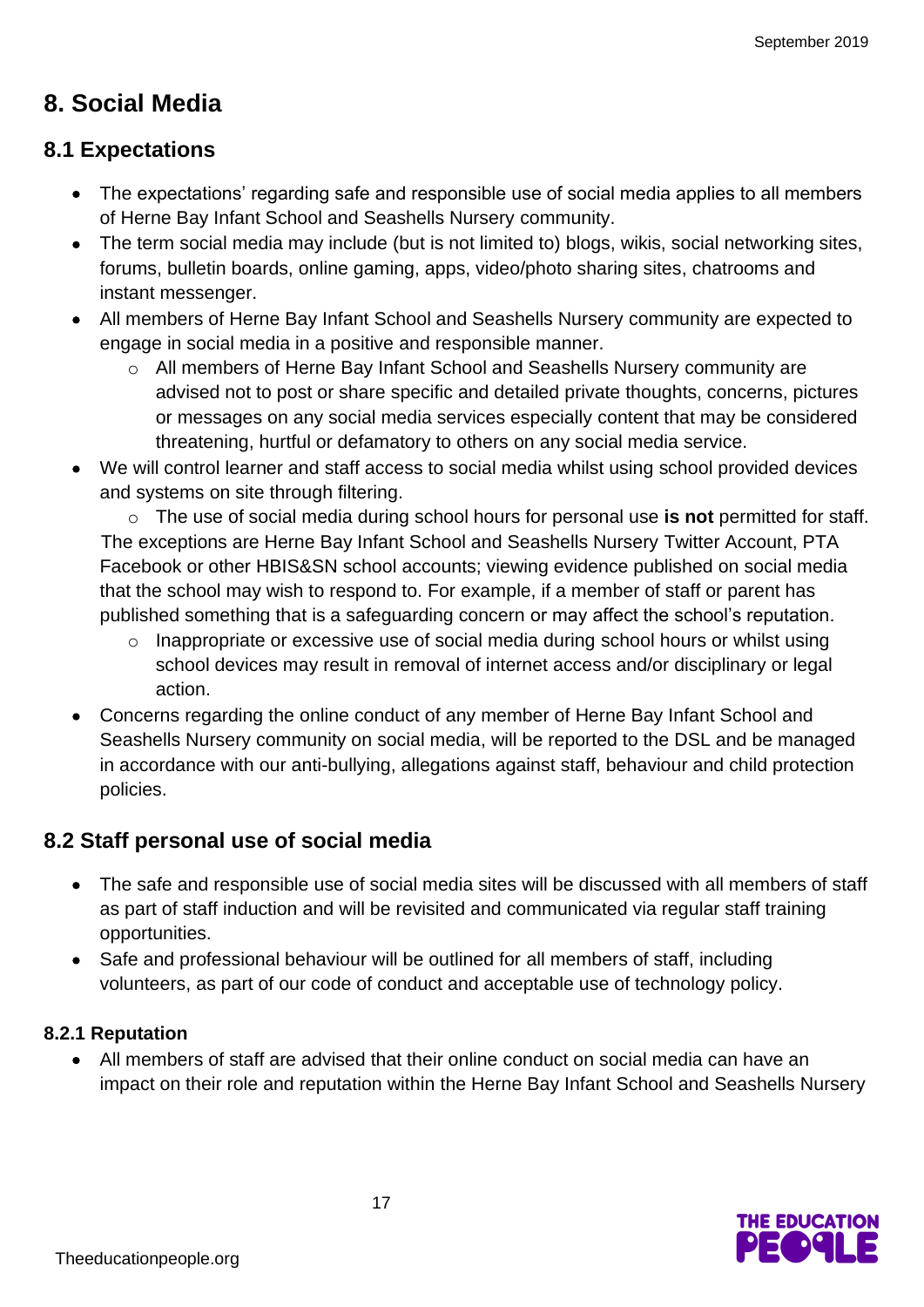- o Civil, legal or disciplinary action may be taken if staff are found to bring the profession or institution into disrepute, or if something is felt to have undermined confidence in their professional abilities.
- All members of staff are advised to safeguard themselves and their privacy when using social media services. Advice will be provided to staff via staff training and by sharing appropriate guidance and resources on a regular basis. This will include, but is not limited to:
	- o Setting appropriate privacy levels on their personal accounts/sites.
	- o Being aware of the implications of using location sharing services.
	- o Opting out of public listings on social networking sites.
	- o Logging out of accounts after use.
	- o Using strong passwords and keeping these safe and confidential.
	- o Ensuring staff do not represent their personal views as being that of the school or setting.
- Members of staff are encouraged not to identify themselves as employees of Herne Bay Infant School and Seashells Nursery on their personal social networking accounts; this is to prevent information being linked with the setting and to safeguard the privacy of staff members.
- All members of staff are encouraged to carefully consider the information, including text and images, they share and post online. Staff are expected to ensure that their social media use is compatible with their professional role and is in accordance our policies, and the wider professional and legal framework.
- Information and content that staff members have access to as part of their employment, including photos and personal information about learners and their family members or colleagues, will not be shared or discussed on social media sites.
- Members of staff will notify the leadership team immediately if they consider that any content shared on social media sites conflicts with their role.

#### **8.2.2 Communicating with learners and parents/carers**

- Staff will not use personal social media accounts to contact learners or parents/carers, nor should any contact be accepted.
- All members of staff are advised not to communicate with or add any current or past learners or their family members, as 'friends' on any personal social media sites, applications or profiles.
- Any pre-existing relationships or exceptions which compromise this requirement will be discussed with the DSL and the headteacher.
	- o Decisions made and advice provided in these situations will be formally recorded in order to safeguard learners, the setting and members of staff.
- If ongoing contact with learners is required once they have left the setting, members of staff will be expected to use existing alumni networks, or use official setting provided communication tools.
- Any communication from learners and parents received on personal social media accounts will be reported to the DSL (or deputy) and the headteacher.

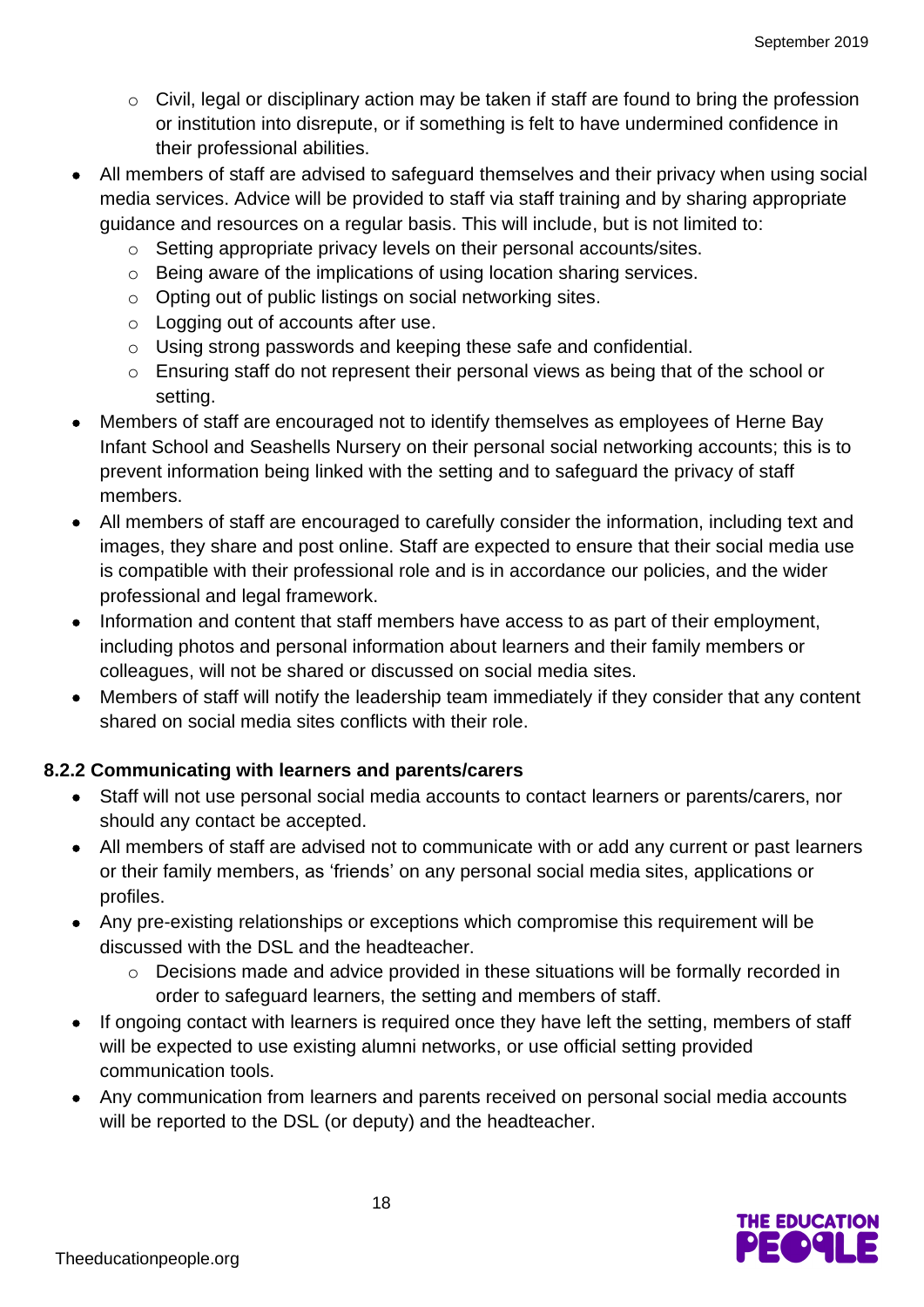## **8.3 Learners use of social media**

- Safe and appropriate use of social media will be taught to learners as part of an embedded and progressive education approach via age appropriate sites and resources.
- We are aware that many popular social media sites are not permitted for use by children under the age of 13, or in some cases higher. As such, we will not create accounts for learners under the required age as outlined in the services terms and conditions.
- Any concerns regarding learners use of social media will be dealt with in accordance with existing policies, including anti-bullying and behaviour.
- Concerns regarding learners use of social media will be shared with parents/carers as appropriate, particularly when concerning underage use of social media services and games.
- Learners will be advised:
	- o to consider the benefits and risks of sharing personal details or information on social media sites which could identify them and/or their location.
	- o to only approve and invite known friends on social media sites and to deny access to others by making profiles private.
	- o not to meet any online friends without a parent/carer or other appropriate adults' permission, and to only do so when a trusted adult is present.
	- o to use safe passwords.
	- $\circ$  to use social media sites which are appropriate for their age and abilities.
	- o how to block and report unwanted communications.
	- o how to report concerns on social media, both within the setting and externally.

## **8.4 Official use of social media**

- Herne Bay Infant School and Seashells Nursery official social media channels are:
	- o *<https://twitter.com/HBInfantSchool>* Herne Bay Infant and Junior School PTFA Facebook
- The official use of social media sites by Herne Bay Infant School and Seashells Nursery only takes place with clear educational or community engagement objectives and with specific intended outcomes.
	- o The official use of social media as a communication tool has been formally risk assessed and approved by the headteacher.
	- o Leadership staff have access to account information and login details for our social media channels, in case of emergency, such as staff absence.
- Official social media channels have been set up as distinct and dedicated accounts for official educational or engagement purposes only.
	- o Staff use setting provided email addresses to register for and manage official social media channels.
	- o Official social media sites are suitably protected and, where possible, run and are linked to our school website.
	- o Public communications on behalf of the setting will, where appropriate and possible, be read and agreed by at least one other colleague.

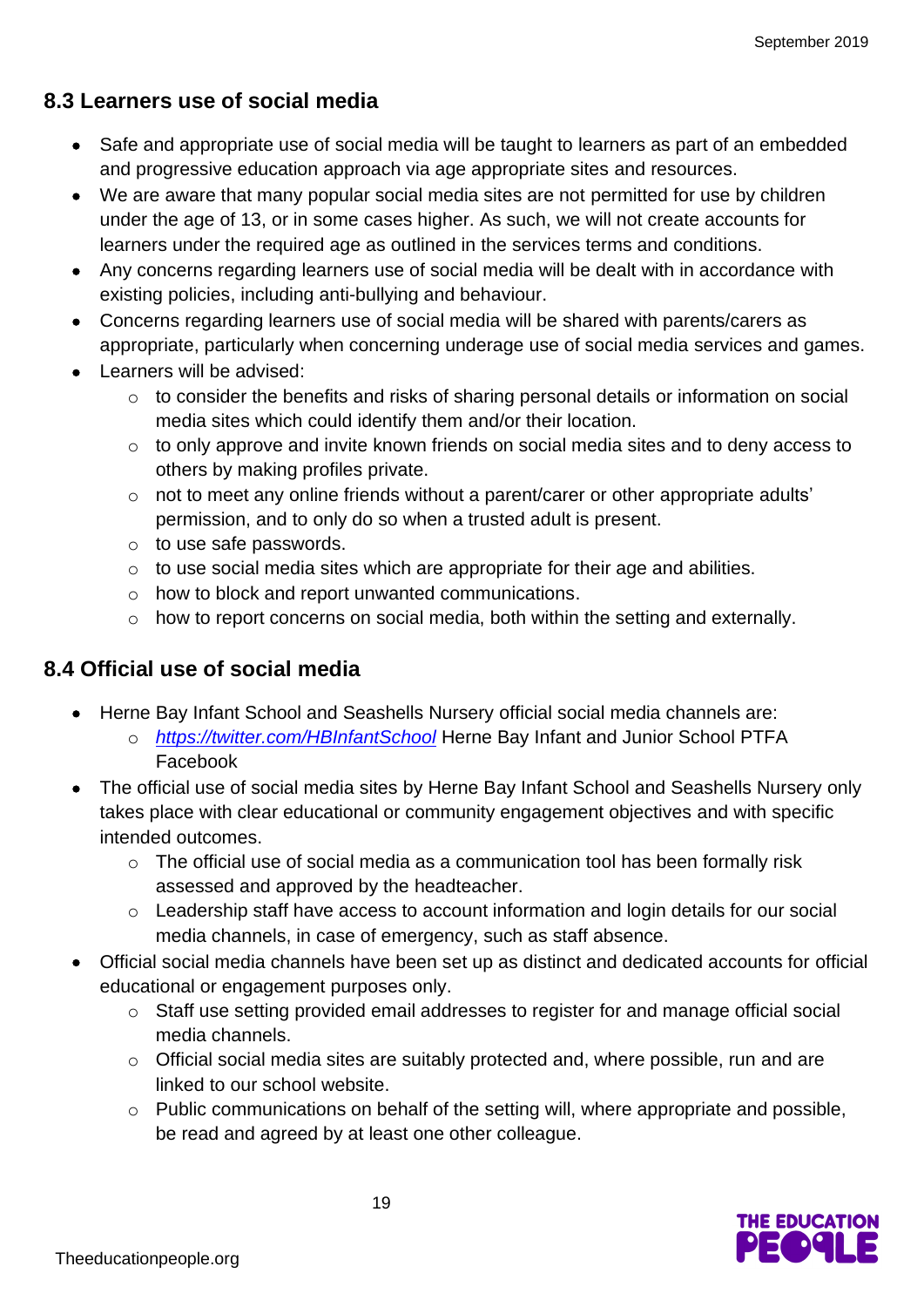- Official social media use will be conducted in line with existing policies, including but not limited to anti-bullying, image/camera use, data protection, confidentiality and child protection.
- All communication on official social media platforms by staff on behalf of the setting will be clear, transparent and open to scrutiny.
- Parents/carers and learners will be informed of any official social media use, along with expectations for safe use and action taken to safeguard the community.
	- o Only social media tools HBIS Twitter HBI&JS PTA Facebook which have been risk assessed and approved as suitable for educational purposes will be used.
	- o Any official social media activity involving learners will be moderated if possible.
- Parents and carers will be informed of any official social media use with learners; written parental consent will be obtained, as required.
- We will ensure that any official social media use does not exclude members of the community who are unable or unwilling to use social media channels.

#### **8.4.1 Staff expectations**

- Members of staff who follow and/or like our official social media channels will be advised to use dedicated professionals accounts where possible, to avoid blurring professional boundaries.
- If members of staff are participating in online social media activity as part of their capacity as an employee of the setting, they will:
	- o Sign our social media acceptable use policy.
	- o Be aware they are an ambassador for the setting.
	- o Be professional, responsible, credible, fair and honest, and consider how the information being published could be perceived or shared.
	- o Always act within the legal frameworks they would adhere to within the workplace, including libel, defamation, confidentiality, copyright, data protection and equalities laws.
	- o Ensure appropriate consent has been given before sharing images on the official social media channel.
	- o Not disclose information, make commitments or engage in activities on behalf of the setting, unless they are authorised to do so.
	- o Not engage with any private/direct messaging with current or past learners or parents/carers.
	- o Inform their line manager, the DSL (or deputy) and/or the headteacher of any concerns, such as criticism, inappropriate content or contact from learners.

## **9. Mobile Technology: Use of Personal Devices and Mobile Phones**

• Herne Bay Infant School and Seashells Nursery recognises that personal communication through mobile technologies is part of everyday life for many learners, staff and

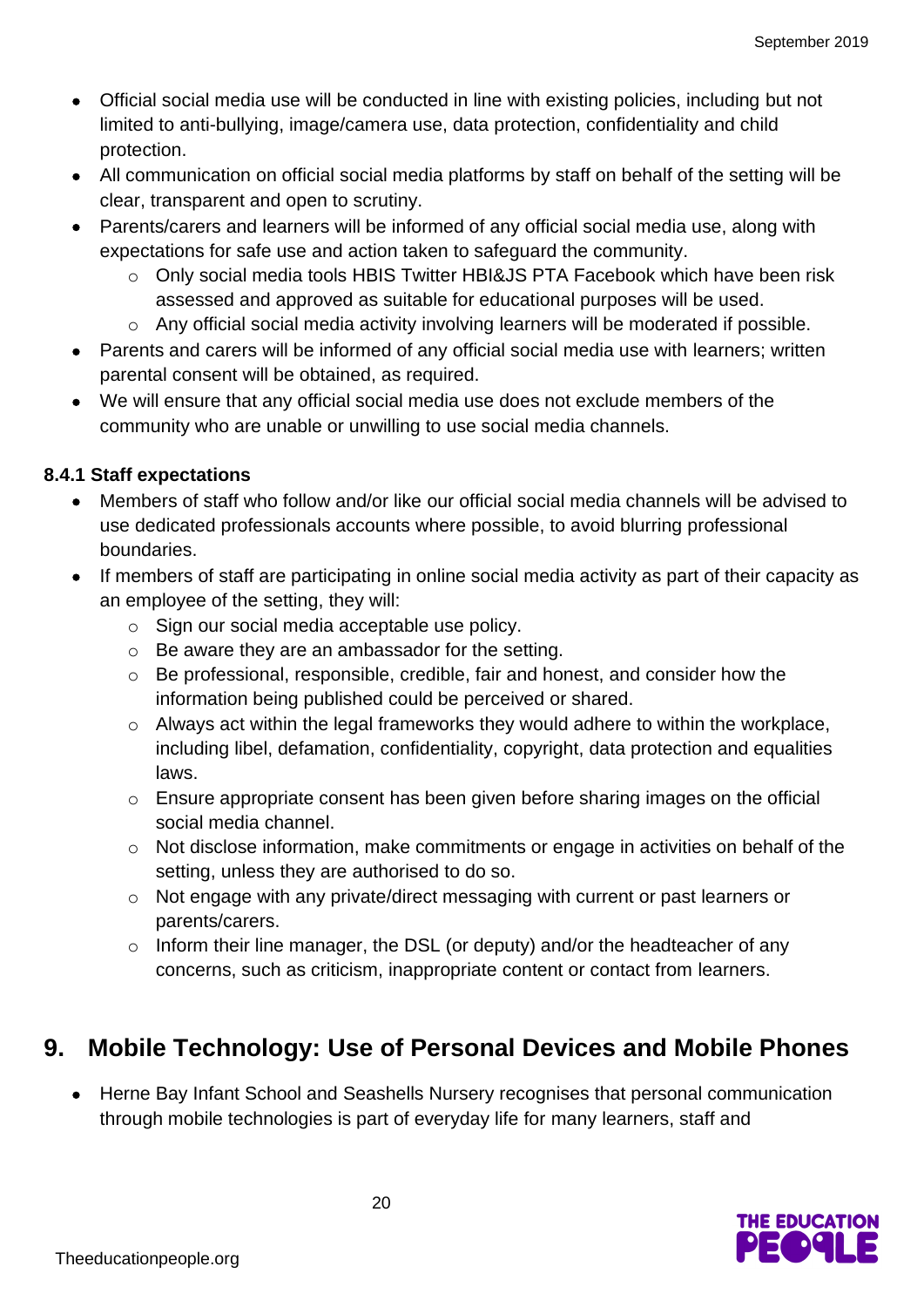parents/carers. Mobile technology needs to be used safely and appropriately within the setting.

### **9.1 Expectations**

- All use of mobile technology including mobile phones and personal devices such as tablets, games consoles and wearable technology will take place in accordance with our policies, such as anti-bullying, behaviour, child protection, staff code of conduct and with the law.
- Electronic devices of any kind that are brought onto site are the responsibility of the user.
	- o All members of Herne Bay Infant School and Seashells Nursery community are advised to take steps to protect their mobile phones or personal devices from loss, theft or damage; we accept no responsibility for the loss, theft or damage of such items on our premises.
	- o All members of Herne Bay Infant School and Seashells Nursery community are advised to use passwords/pin numbers to ensure that unauthorised calls or actions cannot be made on their phones or devices; passwords and pin numbers should be kept confidential and mobile phones and personal devices should not be shared.
- Mobile phones and personal devices are not permitted to be used in specific areas within the site such as changing rooms, toilets and swimming pools.
- The sending of abusive or inappropriate messages or content via mobile phones or personal devices is forbidden by any member of the community; any breaches will be dealt with in line with our Anti-bullying and Behaviour policies and Staff Code of Conduct.
- All members of Herne Bay Infant School and Seashells Nursery community are advised to ensure that their mobile phones and personal devices do not contain any content which may be offensive, derogatory or would otherwise contravene our behaviour or child protection policies.

## **9.2 Staff use of personal devices and mobile phones.**

- Members of staff will ensure that use of personal phones and devices takes place in accordance with the law, as well as, relevant policy and procedures, such as confidentiality, child protection, data security and acceptable use of technology.
- Staff will be advised to
	- o keep mobile phones and personal devices in a safe and secure place e.g. locked in a locker or cupboard inside handbag during lesson time and will be out of view of pupils.
	- o keep mobile phones and personal devices switched off or switched to 'silent' mode during lesson times.
	- o ensure that Bluetooth or other forms of communication, such as 'airdrop', are hidden or disabled during lesson times.
	- o not use personal devices during teaching periods, unless written permission has been given by the headteacher such as in emergency circumstances.

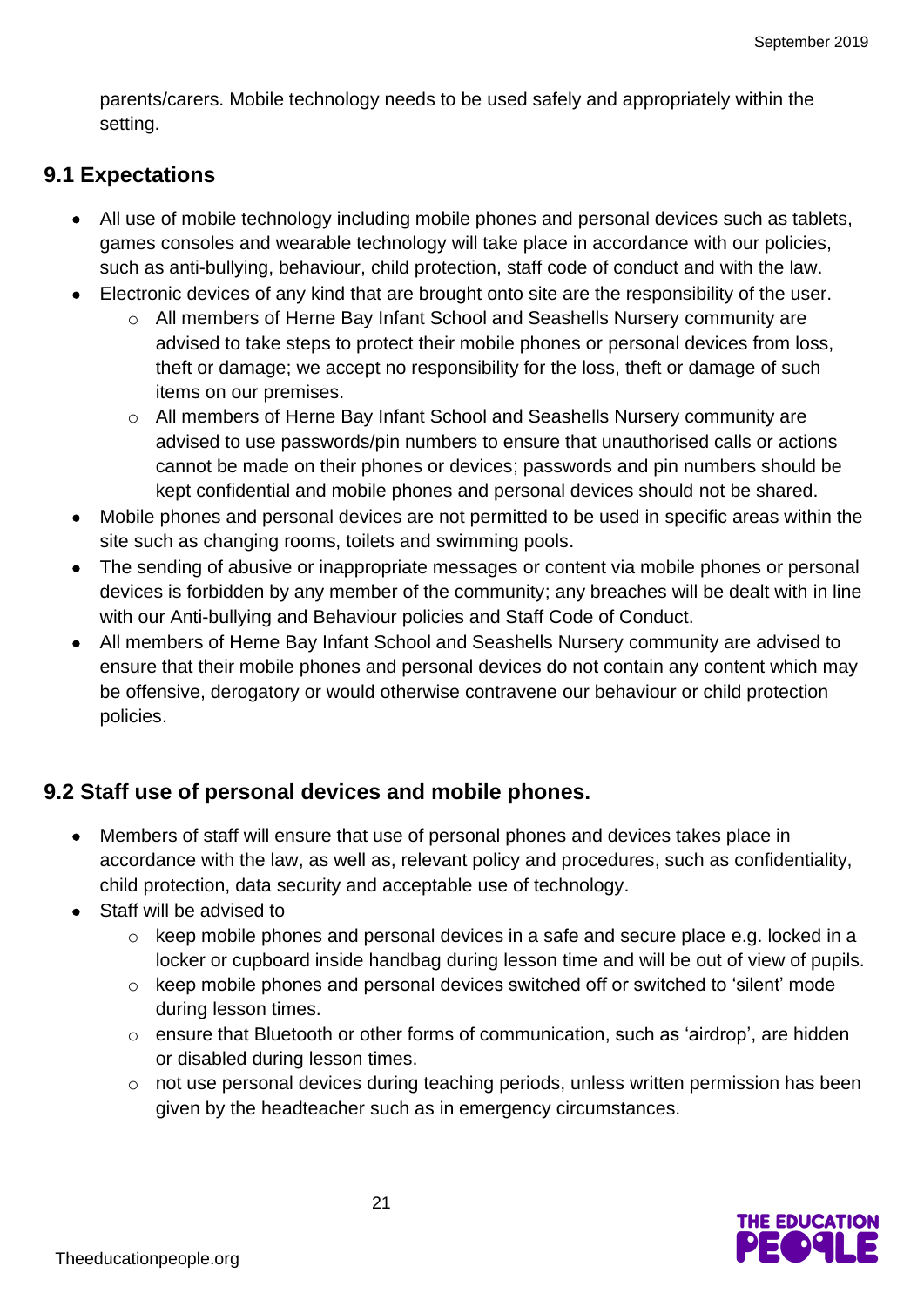- $\circ$  ensure that any content bought onto site via mobile phones and personal devices are compatible with their professional role and expectations.
- Members of staff are not permitted to use their own personal phones or devices for contacting learners or parents and carers.
	- $\circ$  Any pre-existing relationships which could undermine this, will be discussed with the DSL (or deputy) and headteacher.
- Staff will not use personal devices such as mobile phones, tablets or cameras
	- o to take photos or videos of learners and will only use work-provided equipment for this purpose.
	- o directly with learners and will only use work-provided equipment during lessons/educational activities.
- If a member of staff breaches our policy, action will be taken in line with our staff behaviour and allegations policy.
- If a member of staff is thought to have illegal content saved or stored on a mobile phone or personal device, or have committed a criminal offence using a personal device or mobile phone, the police will be contacted and the LADO (Local Authority Designated Officer) will be informed in line with our allegations policy.

## **9.3 Learners use of personal devices and mobile phones**

- Learners will be educated regarding the safe and appropriate use of personal devices and mobile phones and will be made aware of boundaries and consequences.
- If a learner needs to contact his/her parents or carers, a member of staff will call for them.
- Parents will give messages to their child via the school office. For example if a child needs to be informed that somebody different that who they expected is collecting them at the end of the day.
- Herne Bay Infant School and Seashells Nursery do not permit pupils to bring mobile phones or personal devices into school.

## **9.4 Visitors' use of personal devices and mobile phones**

- Parents/carers and visitors, including volunteers and contractors, should ensure that their use of mobile phones and personal devices is in accordance with the school's Acceptable use policy and other associated policies such as Anti-Bullying, Behaviour, Child Protection and Image Use.
- Appropriate signage and information is displayed to inform parents/carers and visitors of expectations of use.
- Visitors, including volunteers and contractors, who are on site for regular or extended periods of time are expected to use their mobile phones and personal devices in accordance with our acceptable use of technology policy and other associated policies, including but not limited to anti-bullying, behaviour, child protection and image use.
- Members of staff are expected to challenge visitors if they have concerns and inform the DSL (or deputy) or headteacher of any breaches of our policy.

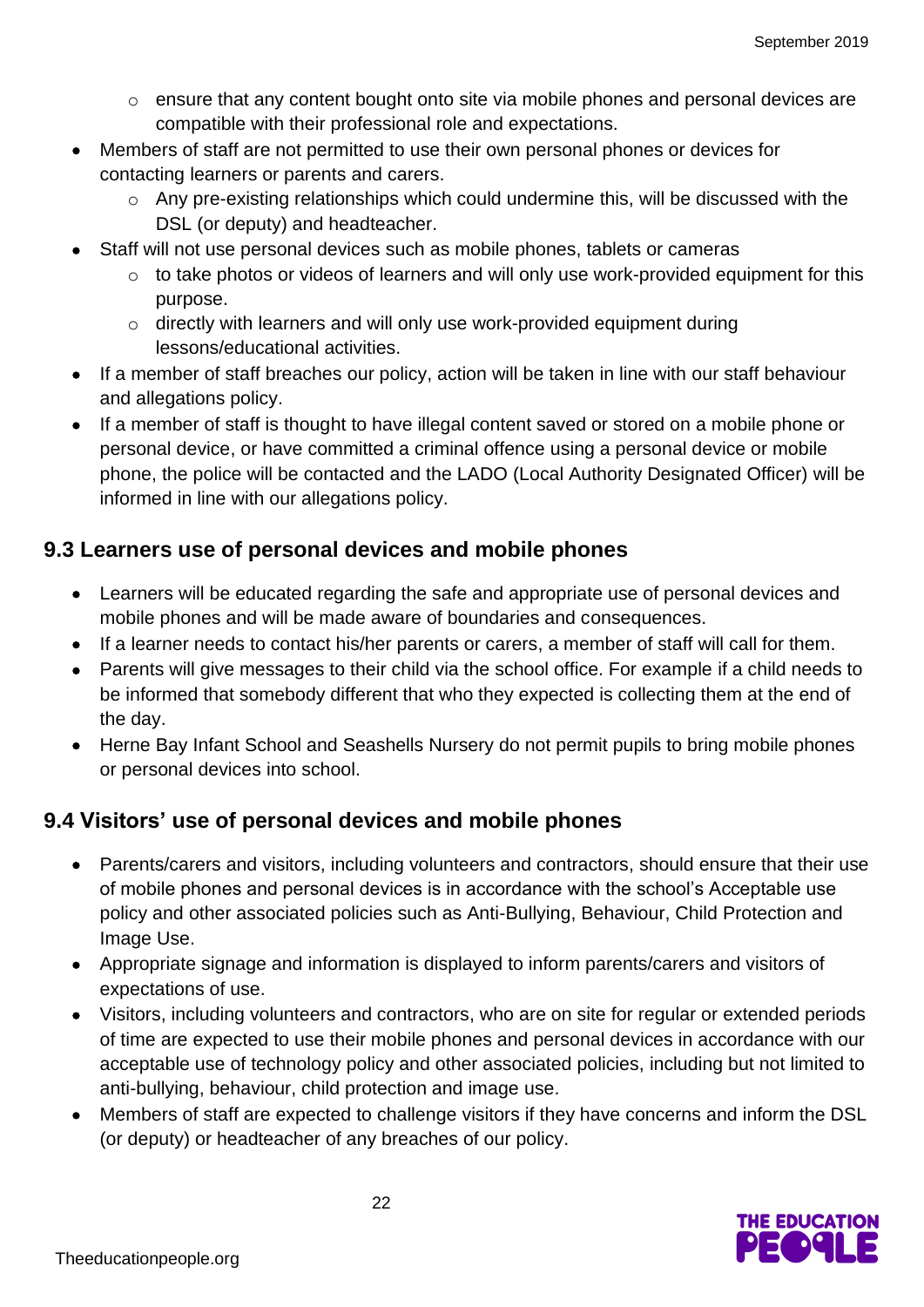## **9.5 Officially provided mobile phones and devices**

- Members of staff will be issued with a work phone number and email address, where contact with learners or parents/ carers is required.
- Herne Bay Infant School and Seashells Nursery mobile phones and devices will be suitably protected via a passcode/password/pin and must only be accessed or used by members of staff.
- Herne Bay Infant School and Seashells Nursery mobile phones and devices will always be used in accordance with the acceptable use of technology policy and other associated policies such as Anti-Bullying, Behaviour, Child Protection and Image Use.

## **10. Responding to Online Safety Incidents**

- All members of the community will be made aware of the reporting procedure for online safety concerns, including breaches of filtering, peer on peer abuse, including cyberbullying and youth produced sexual imagery (sexting), online sexual violence and harassment, online abuse and exploitation and illegal content.
- All members of the community will respect confidentiality and the need to follow the official procedures for reporting concerns.
	- o Learners, parents and staff will be informed of our complaints procedure and staff will be made aware of the whistleblowing procedure.
- We require staff, parents, carers and learners to work in partnership with us to resolve online safety issues.
- After any investigations are completed, leadership staff will debrief, identify lessons learnt and implement any policy or curriculum changes, as required.
- If we are unsure how to proceed with an incident or concern, the DSL (or deputy) will seek advice from the Education Safeguarding Service.
- Where there is a concern that illegal activity has taken place, we will contact the police using 101, or 999 if there is immediate danger or risk of harm as appropriate.
- If information relating to a specific incident or a concern needs to be shared beyond our community, for example if other local settings are involved or the wider public may be at risk, the DSL and headteacher will speak with the police and the Education Safeguarding Service first, to ensure that potential criminal or child protection investigations are not compromised.

## **10.1 Concerns about learner online behaviour and/or welfare**

- The DSL (or deputy) will be informed of all online safety concerns involving safeguarding or child protection risks in line with our child protection policy.
- All concerns about learners will be recorded in line with our child protection policy.
- Herne Bay Infant School and Seashells Nursery recognises that whilst risks can be posed by unknown individuals or adults online, learners can also abuse their peers; all online peer on peer abuse concerns will be responded to in line with our child protection and behaviour policies.

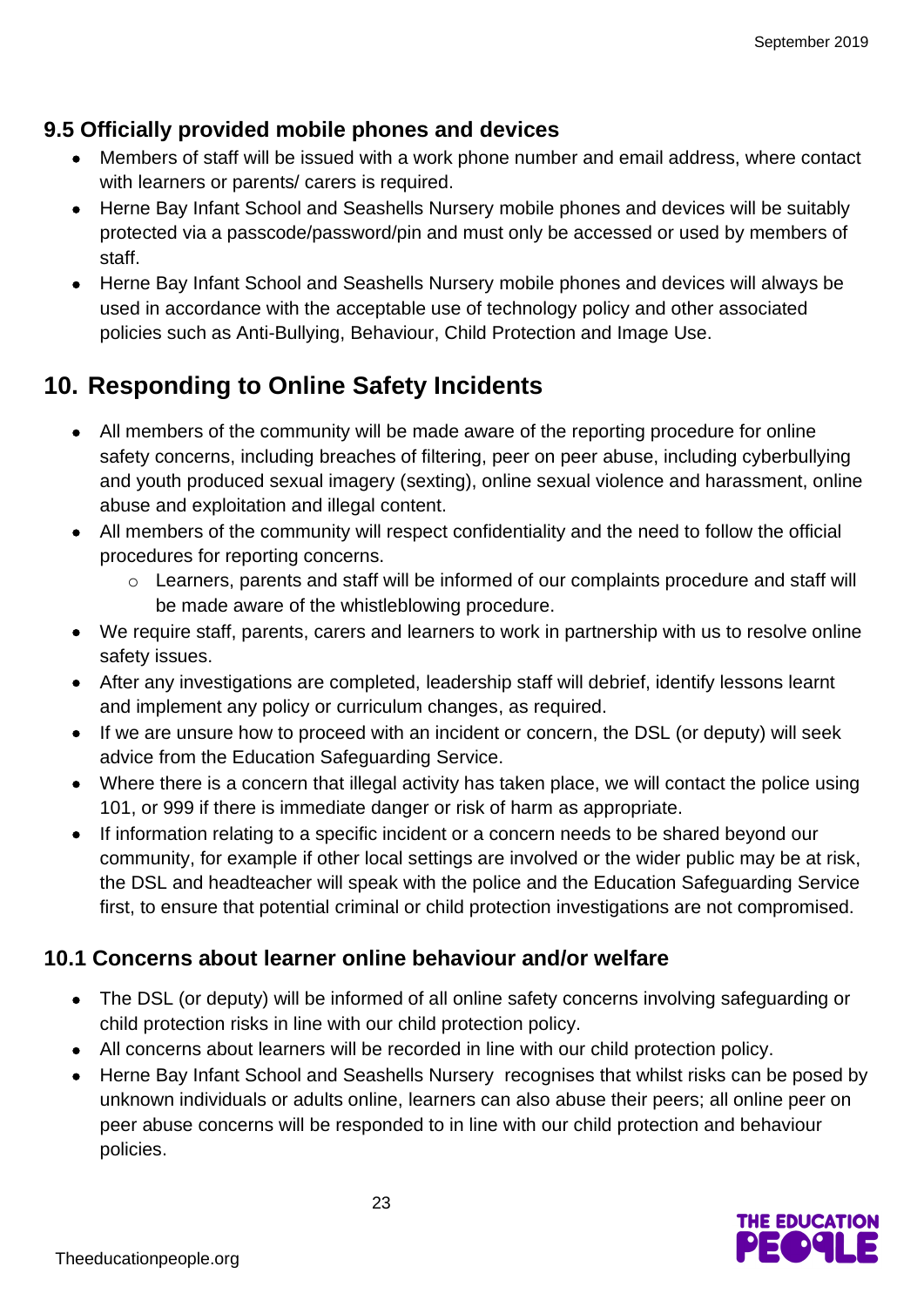- The DSL (or deputy) will ensure that online safety concerns are escalated and reported to relevant partner agencies in line with local policies and procedures.
- Appropriate sanctions and/or pastoral/welfare support will be offered to learners as appropriate. Civil or legal action will be taken if necessary.
- We will inform parents/carers of online safety incidents or concerns involving their child, as and when required.

## **10.2 Concerns about staff online behaviour and/or welfare**

- Any complaint about staff misuse will be referred to the headteacher, in accordance with our allegations against staff policy.
- Any allegations regarding a member of staff's online conduct will be discussed with the LADO (Local Authority Designated Officer).
- Appropriate disciplinary, civil and/or legal action will be taken in accordance with our staff code of conduct.
- Welfare support will be offered to staff as appropriate.

## **10.3 Concerns about parent/carer online behaviour and/or welfare**

- Concerns regarding parents/carers behaviour and/or welfare online will be reported to the headteacher and/or DSL (or deputy).The headteacher and/or DSL will respond to concerns in line with existing policies, including but not limited to child protection, anti-bullying, complaints, allegations against staff, home-school agreements*,* acceptable use of technology and behaviour policy.
- Civil or legal action will be taken if necessary.
- Welfare support will be offered to parents/carers as appropriate.

## **11. Procedures for Responding to Specific Online Concerns**

### **11.1 Online sexual violence and sexual harassment between children**

#### *[www.childnet.com/resources/step-up-speak-up/guidance-and-training-for-schools-and](http://www.childnet.com/resources/step-up-speak-up/guidance-and-training-for-schools-and-professionals)[professionals](http://www.childnet.com/resources/step-up-speak-up/guidance-and-training-for-schools-and-professionals)*

- Our headteacher, DSL and appropriate members of staff have accessed and understood the DfE ["Sexual violence and sexual harassment between children in schools and](https://www.gov.uk/government/publications/sexual-violence-and-sexual-harassment-between-children-in-schools-and-colleges) colleges" (2018) guidance and part 5 of ['Keeping children safe in education'](https://www.gov.uk/government/publications/keeping-children-safe-in-education--2) 2019.
	- o Full details of our response to peer on peer abuse, including sexual violence and harassment can be found in our child protection policy.
- Herne Bay Infant School and Seashells Nursery recognises that sexual violence and sexual harassment between children can take place online. Examples may include;
	- o Non-consensual sharing of sexual images and videos
	- o Sexualised online bullying

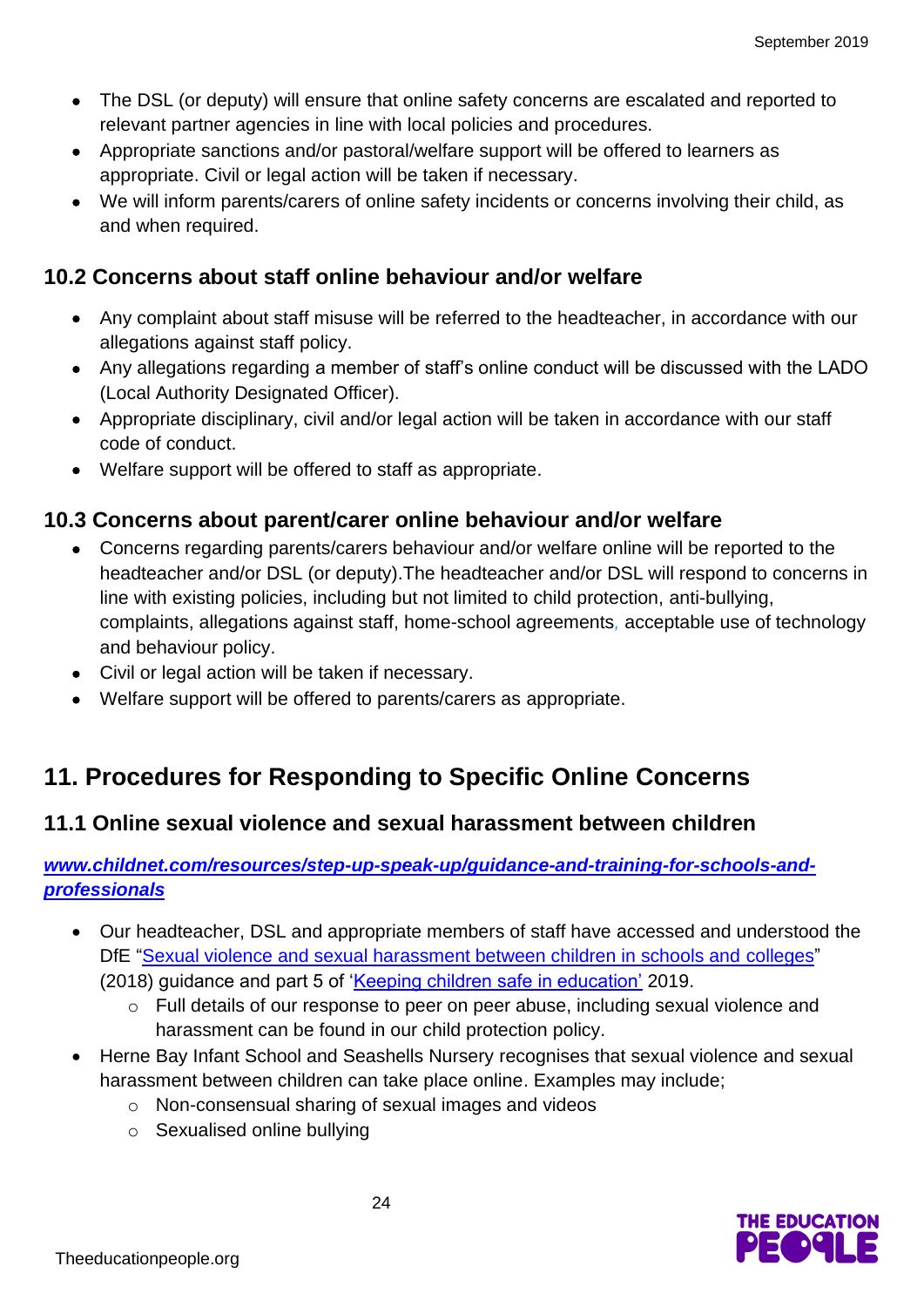- o Online coercion and threats
- $\circ$  'Upskirting', which typically involves taking a picture under a person's clothing without them knowing, with the intention of obtaining sexual gratification, or causing the victim humiliation, distress or alarm. It is a criminal offence
- o Unwanted sexual comments and messages on social media
- o Online sexual exploitation
- We will respond to concerns regarding online sexual violence and sexual harassment between children, regardless of whether the incident took place on our premises or using our equipment.
- If made aware of any concerns relating to online sexual violence and sexual harassment, we will:
	- o immediately notify the DSL (or deputy) and act in accordance with our child protection and anti-bullying policies.
	- o if content is contained on learners personal devices, they will be managed in accordance with the DfE ['searching screening and confiscation'](https://www.gov.uk/government/publications/searching-screening-and-confiscation) advice.
	- o provide the necessary safeguards and support for all learners involved, such as implementing safety plans, offering advice on blocking, reporting and removing online content, and providing appropriate counselling/pastoral support.
	- o implement appropriate sanctions in accordance with our behaviour policy.
	- $\circ$  inform parents and carers, if appropriate, about the incident and how it is being managed.
	- o If appropriate, make referrals to partner agencies, such as Children's Social Work Service and/or the police.
	- $\circ$  if the concern involves children and young people at a different educational setting, the DSL will work in partnership with other DSLs to ensure appropriate safeguarding action is taken in the wider local community.
		- **EXT** If a criminal offence has been committed, the DSL (or deputy) will discuss this with the police first to ensure that investigations are not compromised.
	- o review the handling of any incidents to ensure that best practice was implemented, and policies/procedures are appropriate.
- Herne Bay Infant School and Seashells Nursery recognises that internet brings the potential for the impact of any sexual violence and sexual harassment concerns to extend further than the local community, and for a victim or alleged perpetrator to become marginalised and excluded by online communities.
- Herne Bay Infant School and Seashells Nursery recognises the potential for repeat victimisation in the future if abusive content continues to exist somewhere online.
- To help minimise concerns, will ensure that all members of the community are made aware of the potential social, psychological and criminal consequences of online sexual violence and sexual harassment by implementing a range of age and ability appropriate educational methods as part of our PSHE curriculum.
- We will ensure that all members of the community are aware of sources of support regarding online sexual violence and sexual harassment between learners.

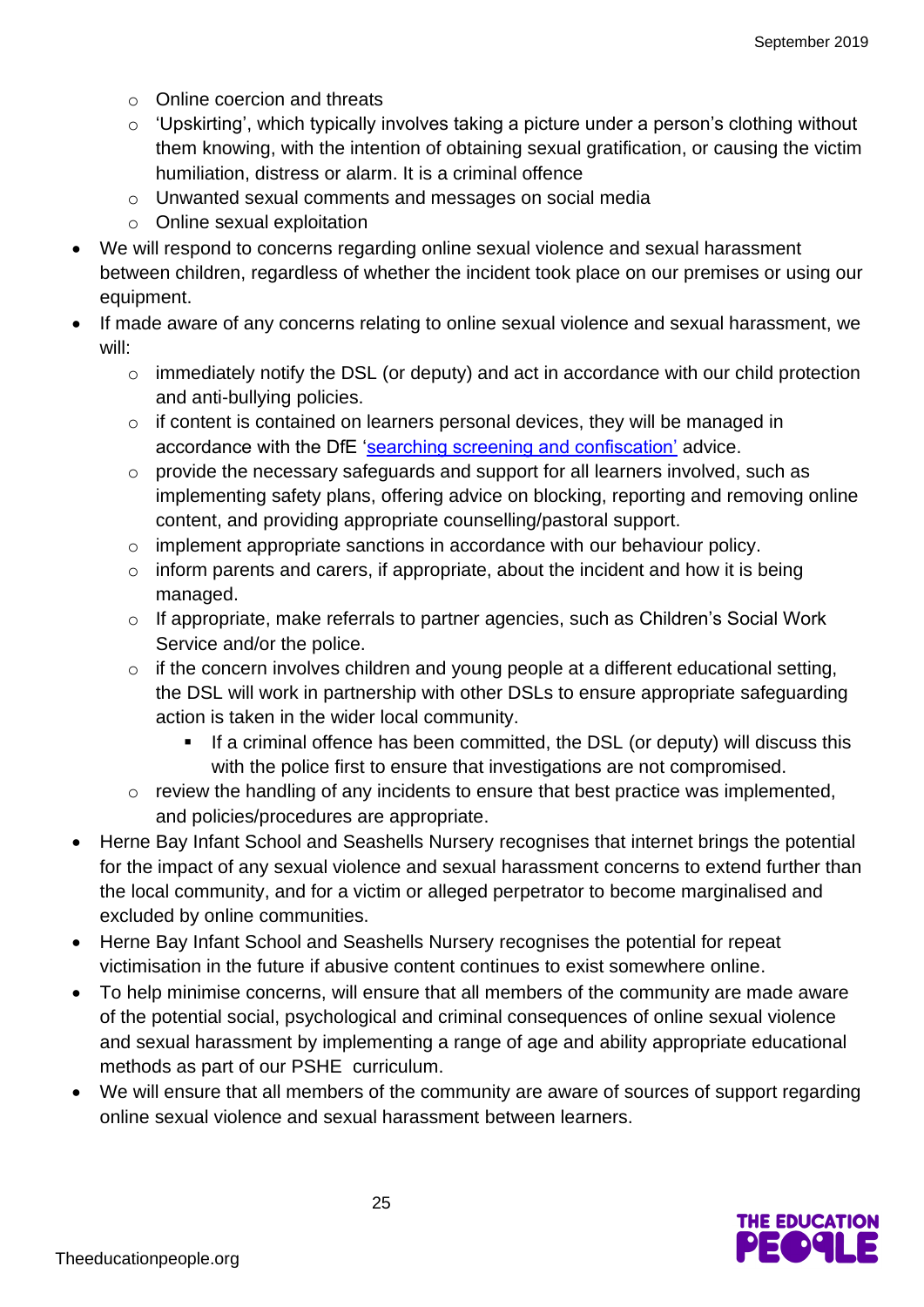## **11.2 Youth produced sexual imagery ("sexting")**

- Herne Bay Infant School and Seashells Nursery recognises youth produced sexual imagery (also known as "sexting") as a safeguarding issue; all concerns will be reported to and dealt with by the DSL (or deputy).
- We will follow the advice as set out in the non-statutory UKCIS guidance: ['Sexting in](https://www.gov.uk/government/groups/uk-council-for-child-internet-safety-ukccis) schools' [and colleges: responding to incidents and safeguarding young people'](https://www.gov.uk/government/groups/uk-council-for-child-internet-safety-ukccis) and the local **[KSCMP](http://www.kscb.org.uk/guidance/online-safety)** guidance: "Responding to youth produced sexual imagery".
	- o Youth produced sexual imagery or 'sexting' is defined as the production and/or sharing of sexual photos and videos of and by young people who are under the age of 18. It includes nude or nearly nude images and/or sexual acts.
	- o It is an offence to possess, distribute, show and make indecent images of children. The Sexual Offences Act 2003 defines a child, for the purposes of indecent images, as anyone under the age of 18.
- Herne Bay Infant School and Seashells Nursery will ensure that all members of the community are made aware of the potential social, psychological and criminal consequences of creating or sharing youth produced sexual imagery by implementing preventative approaches, via a range of age and ability appropriate educational methods.
- We will ensure that all members of the community are aware of sources of support regarding the taking and sharing of youth produced sexual imagery.
- We will respond to concerns regarding youth produced sexual imagery, regardless of whether the incident took place on site or using setting provided or personal equipment.
- We will not:
	- o view any suspected youth produced sexual imagery, unless there is no other option, or there is a clear safeguarding need or reason to do so.
		- If it is deemed necessary, the imagery will only be viewed where possible by the DSL, and any decision making will be clearly documented.
	- o send, share, save or make copies of content suspected to be an indecent image/video of a child (i.e. youth produced sexual imagery) and will not allow or request learners to do so.
- If made aware of an incident involving the creation or distribution of youth produced sexual imagery, we will:
	- o act in accordance with our child protection policies and the relevant local procedures.
	- $\circ$  ensure the DSL (or deputy) responds in line with the [UKCIS](https://www.gov.uk/government/groups/uk-council-for-child-internet-safety-ukccis) and KSCMP guidance.
	- o Store any devices containing potential youth produced sexual imagery securely
		- **EXT** If content is contained on learners personal devices, they will be managed in accordance with the DfE ['searching screening and confiscation'](https://www.gov.uk/government/publications/searching-screening-and-confiscation) advice.
		- If a potentially indecent image has been taken or shared on our network or devices, we will act to block access to all users and isolate the image.
	- o carry out a risk assessment in line with the [UKCIS](https://www.gov.uk/government/groups/uk-council-for-child-internet-safety-ukccis) and KSCMP guidance which considers the age and vulnerability of learners involved, including the possibility of carrying out relevant checks with other agencies.
	- o inform parents/carers about the incident and how it is being managed and provide support and signposting, as appropriate.

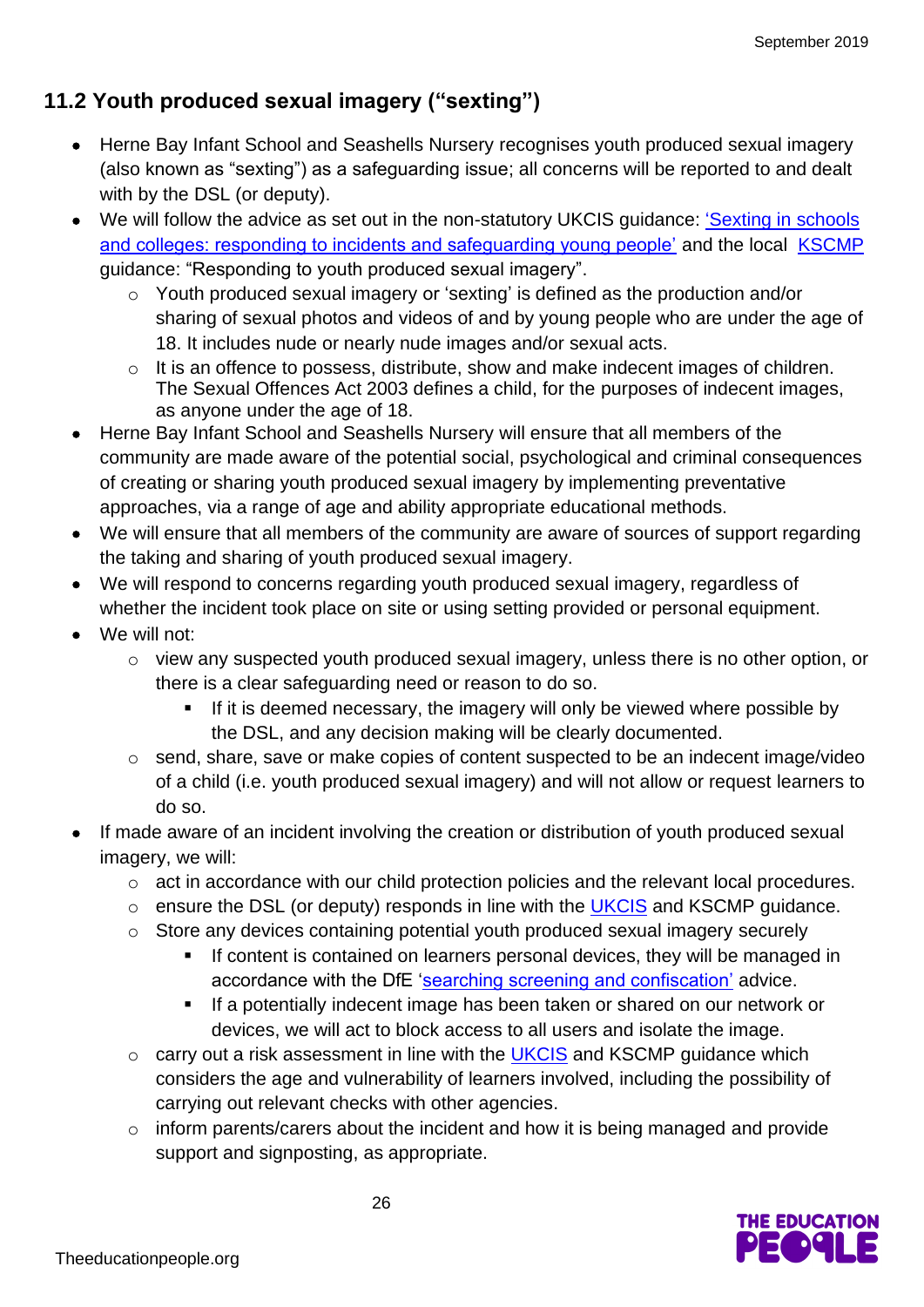- o make a referral to Children's Social Work Service and/or the police, as deemed appropriate in line with the [UKCIS](https://www.gov.uk/government/groups/uk-council-for-child-internet-safety-ukccis) and KSCMP guidance.
- o provide the necessary safeguards and support for learners, such as offering counselling or pastoral support.
- o implement appropriate sanctions in accordance with our behaviour policy but taking care not to further traumatise victims where possible.
- o consider the deletion of images in accordance with the [UKCIS](https://www.gov.uk/government/groups/uk-council-for-child-internet-safety-ukccis) guidance.
	- Images will only be deleted once the DSL has confirmed that other agencies do not need to be involved and are sure that to do so would not place a child at risk or compromise an investigation.
- o review the handling of any incidents to ensure that best practice was implemented; the leadership team will also review and update any management procedures, where necessary.

## **11.3 Online abuse and exploitation (including child sexual abuse and sexual or criminal exploitation)**

- Herne Bay Infant School and Seashells Nursery recognises online abuse and exploitation, including sexual abuse and sexual or criminal exploitation, as a safeguarding issue and all concerns will be reported to and dealt with by the DSL (or deputy), in line with our child protection policy.
- Herne Bay Infant School and Seashells Nursery will ensure that all members of the community are aware of online child abuse and sexual or criminal exploitation, including the possible grooming approaches which may be employed by offenders to target learners, and understand how to respond to concerns.
- We will implement preventative approaches for online child abuse and exploitation via a range of age and ability appropriate education for learners, staff and parents/carers.
- We will ensure that all members of the community are aware of the support available regarding online child abuse and exploitation, both locally and nationally.
- We will ensure that the 'Click CEOP' report button used to report online child sexual abuse is visible and available to learners and other members of our community on school KLZ.
- If made aware of an incident involving online child abuse and/or exploitation, we will:
	- o act in accordance with our child protection policies and the relevant KSCMP procedures.
	- o store any devices containing evidence securely.
		- **EXECT** If content is contained on learners personal devices, they will be managed in accordance with the DfE ['searching screening and confiscation'](https://www.gov.uk/government/publications/searching-screening-and-confiscation) advice.
		- **EXT** If any evidence is stored on our network or devices, we will act to block access to other users and isolate the content.
	- o if appropriate, make a referral to Children's Social Work Service and inform the police via 101, or 999 if a learner is at immediate risk.
	- o carry out a risk assessment which considers any vulnerabilities of learner(s) involved, including carrying out relevant checks with other agencies.

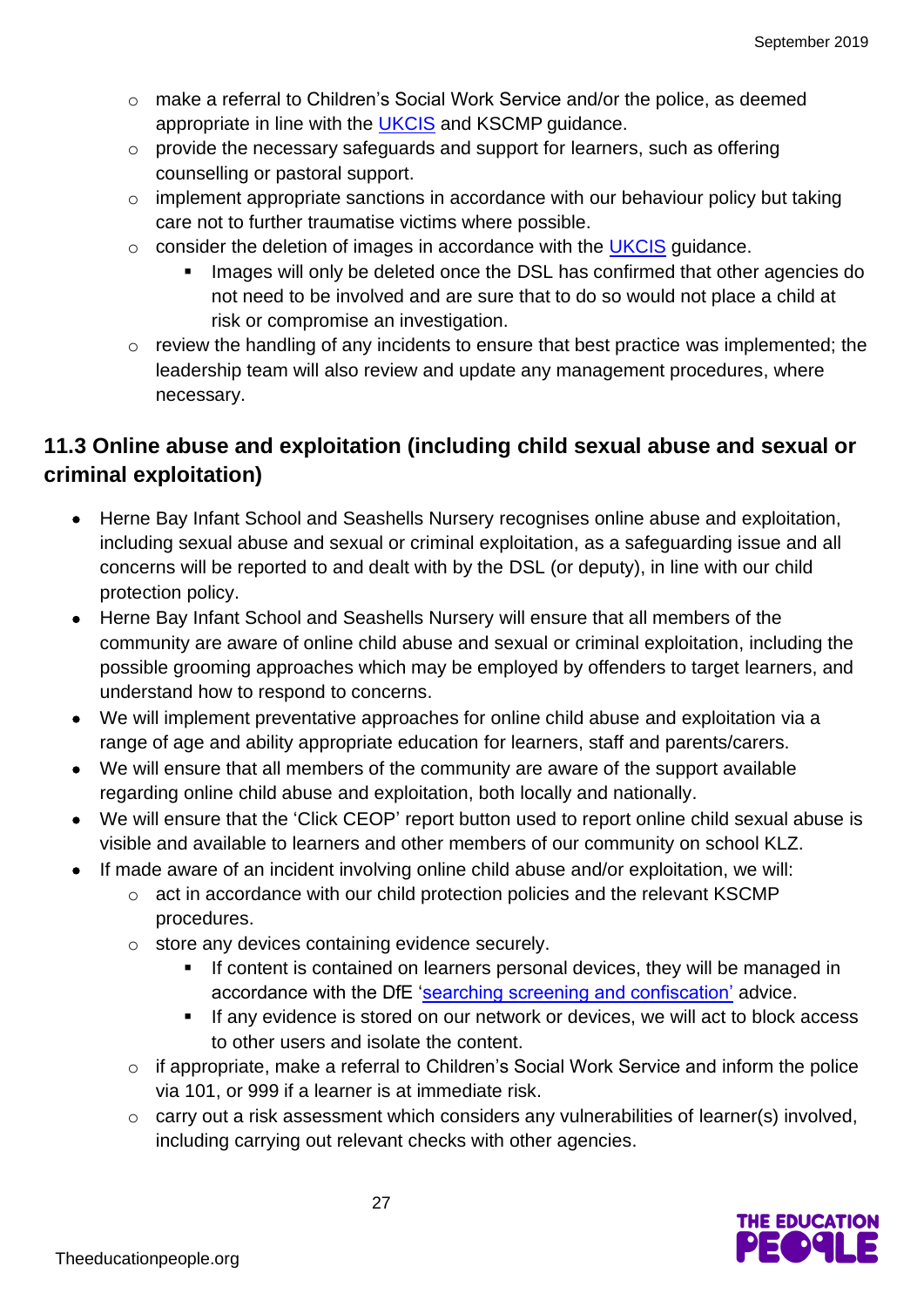- o inform parents/carers about the incident and how it is being managed and provide support and signposting, as appropriate.
- o provide the necessary safeguards and support for learners, such as, offering counselling or pastoral support.
- o review the handling of any incidents to ensure that best practice is implemented; leadership team will review and update any management procedures, where necessary.
- We will respond to concerns regarding online abuse and exploitation, regardless of whether the incident took place on our premises or using setting provided or personal equipment.
	- o Where possible and appropriate, learners will be involved in decision making. If appropriate, they will be empowered to report concerns themselves with support, for example if the concern relates to online sexual abuse via CEOP: [www.ceop.police.uk/safety-centre/](http://www.ceop.police.uk/safety-centre/)
- If we are unclear whether a criminal offence has been committed, the DSL (or deputy) will obtain advice immediately through the Education Safeguarding Service and/or police.
- If made aware of intelligence or information which may relate to child sexual exploitation (on or offline), it will be passed through to the police by the DSL (or deputy).
- If members of the public or learners at other settings are believed to have been targeted, the DSL (or deputy) will seek advice from the police and/or the Education Safeguarding Service before sharing specific information to ensure that potential investigations are not compromised.

## **11.4 Indecent Images of Children (IIOC)**

- Herne Bay Infant School and Seashells Nursery will ensure that all members of the community are made aware of the possible consequences of accessing Indecent Images of Children (IIOC) as appropriate to the age and ability.
- We will respond to concerns regarding IIOC on our equipment and/or personal equipment, even if access took place off site.
- We will seek to prevent accidental access to IIOC by using an Internet Service Provider (ISP) which subscribes to the Internet Watch Foundation (IWF) block list and by implementing appropriate filtering, firewalls and anti-spam software.
- If we are unclear if a criminal offence has been committed, the DSL (or deputy) will obtain advice immediately through the police and/or the Education Safeguarding Service.
- If made aware of IIOC, we will:
	- o act in accordance with our child protection policy and the relevant KSCMP procedures.
	- o store any devices involved securely.
	- o immediately inform appropriate organisations, such as the IWF and police.
- If made aware that a member of staff or a learner has been inadvertently exposed to indecent images of children, we will:
	- o ensure that the DSL (or deputy) is informed.
	- o ensure that the URLs (webpage addresses) which contain the suspect images are reported to the IWF via [www.iwf.org.uk](https://www.iwf.org.uk/).

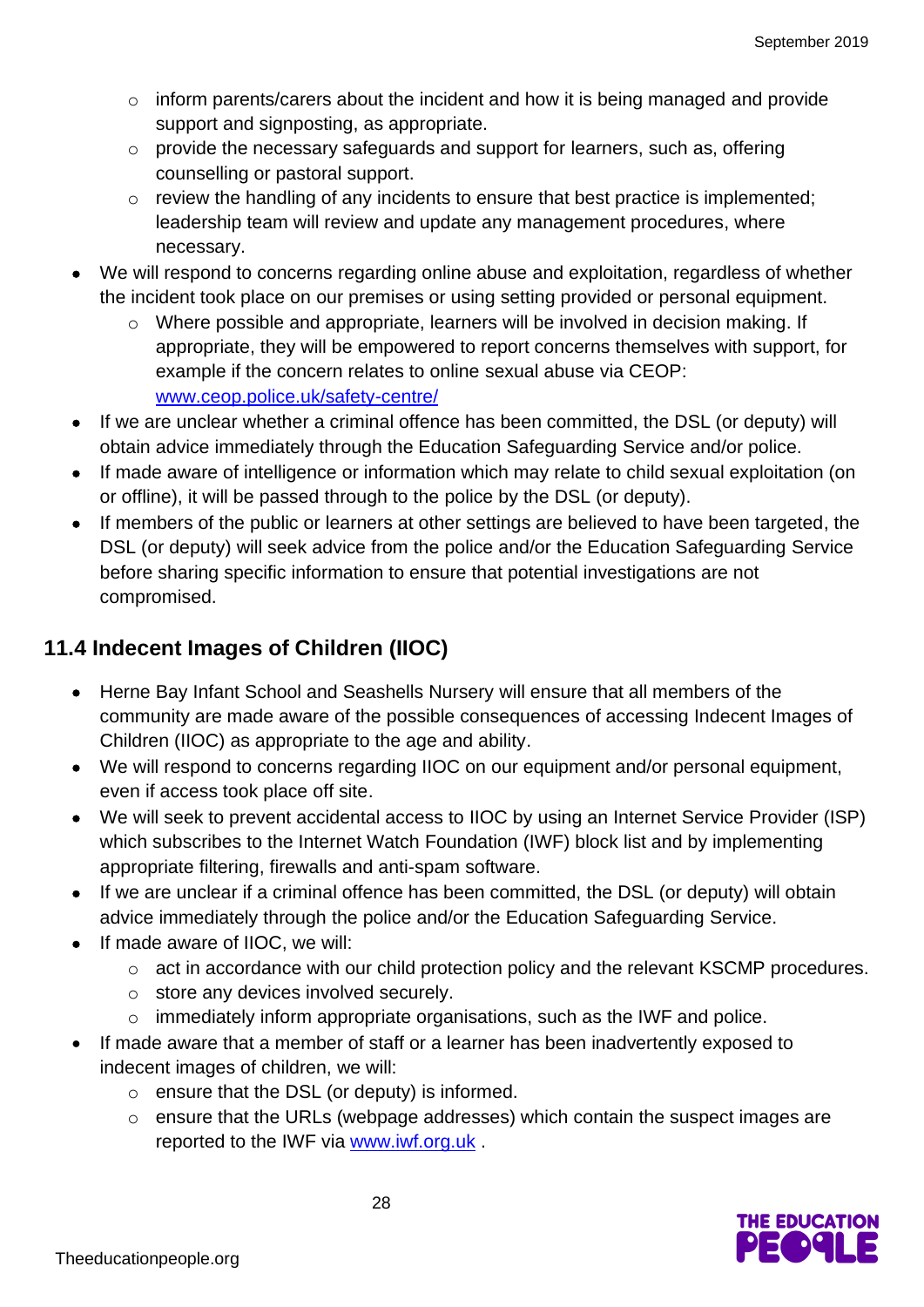- $\circ$  ensure that any copies that exist of the image, for example in emails, are deleted.
- o report concerns, as appropriate to parents and carers.
- If made aware that indecent images of children have been found on the setting provided devices, we will:
	- $\circ$  ensure that the DSL (or deputy) is informed.
	- o ensure that the URLs (webpage addresses) which contain the suspect images are reported to the IWF via [www.iwf.org.uk](https://www.iwf.org.uk/) .
	- o inform the police via 101 or 999 if there is an immediate risk of harm, and Children's Social Work Service, as appropriate.
	- o only store copies of images (securely, where no one else has access to them and delete all other copies) following a written request from the police.
	- o report concerns, as appropriate to parents/carers.
- If made aware that a member of staff is in possession of indecent images of children on Herne Bay Infant School and Seashells Nursery provided devices, we will:
	- o ensure that the headteacher is informed in line with our managing allegations against staff policy.
	- o inform the Local LADO and other relevant organisations in accordance with our managing allegations against staff policy.
	- o quarantine any devices until police advice has been sought.

## **11.5 Cyberbullying**

- Cyberbullying, along with all other forms of bullying, will not be tolerated at Herne Bay Infant School and Seashells Nursery.
- Full details of how we will respond to cyberbullying are set out in our anti-bullying policy on the school website.

## **11.6 Online hate**

- Online hate content, directed towards or posted by, specific members of the community will not be tolerated at Herne Bay Infant School and Seashells Nursery and will be responded to in line with existing policies, including child protection, anti-bullying and behaviour.
- All members of the community will be advised to report online hate in accordance with relevant policies and procedures.
- The police will be contacted if a criminal offence is suspected.
- If we are unclear on how to respond, or whether a criminal offence has been committed, the DSL (or deputy) will obtain advice through the Education Safeguarding Service and/or the police.

### **11.7 Online radicalisation and extremism**

• As listed in this policy, we will take all reasonable precautions to ensure that learners and staff are safe from terrorist and extremist material when accessing the internet on site.

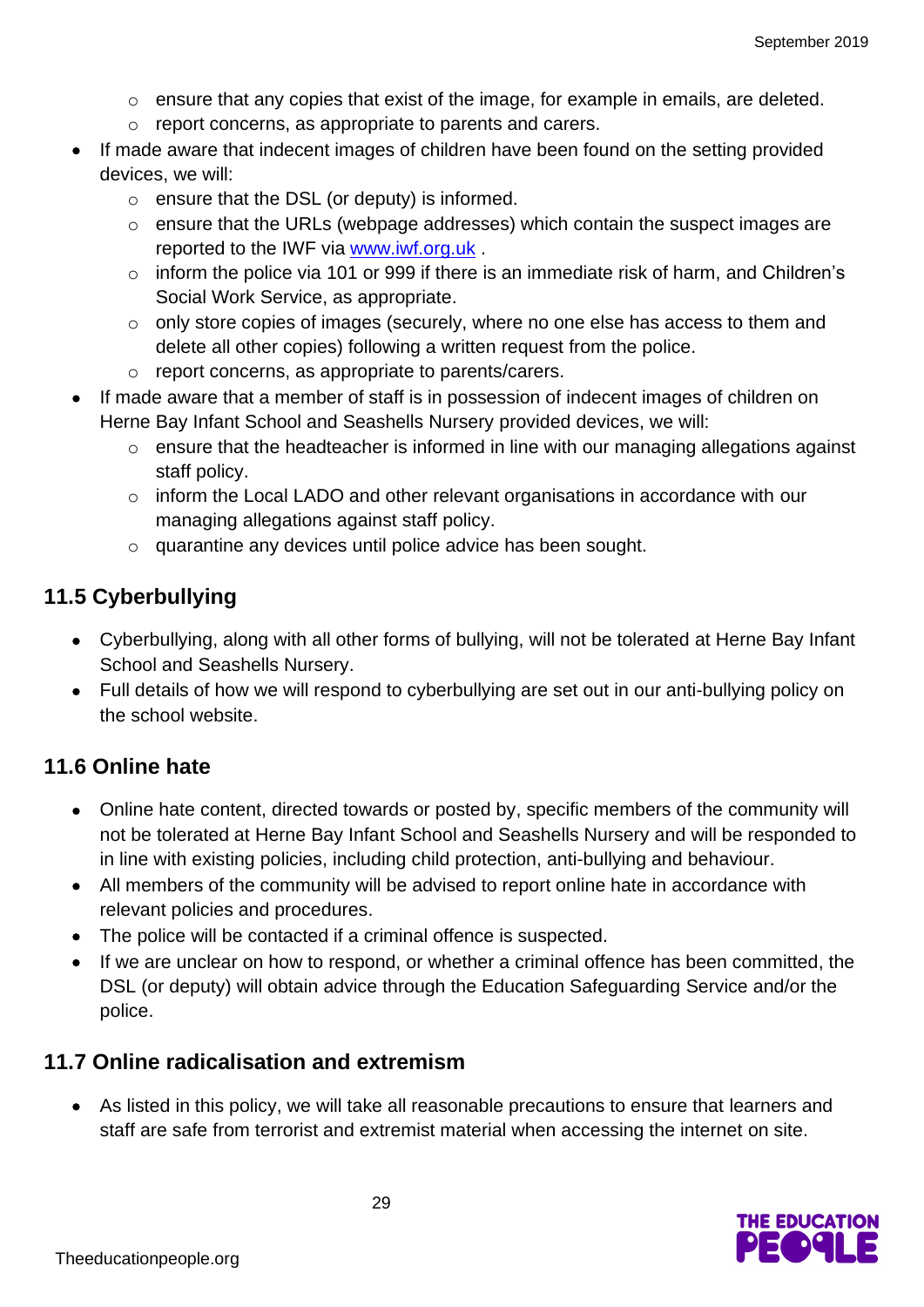- If we are concerned that a learner or adult may be at risk of radicalisation online, the DSL (or deputy) will be informed immediately, and action will be taken in line with our child protection policy.
- If we are concerned that member of staff may be at risk of radicalisation online, the headteacher will be informed immediately, and action will be taken in line with the child protection and allegations policies.

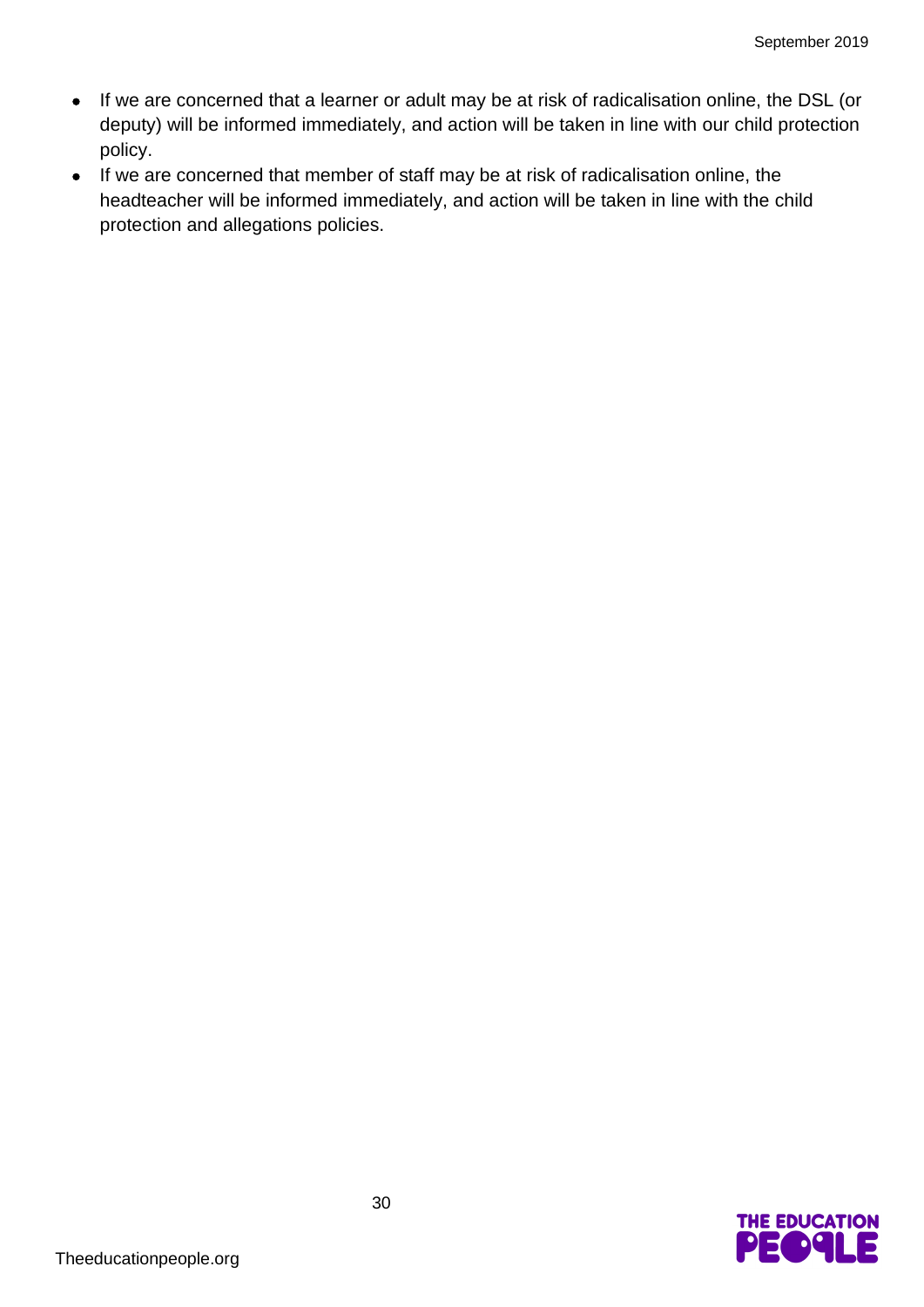## **Responding to an Online Safety Concern Flowchart**



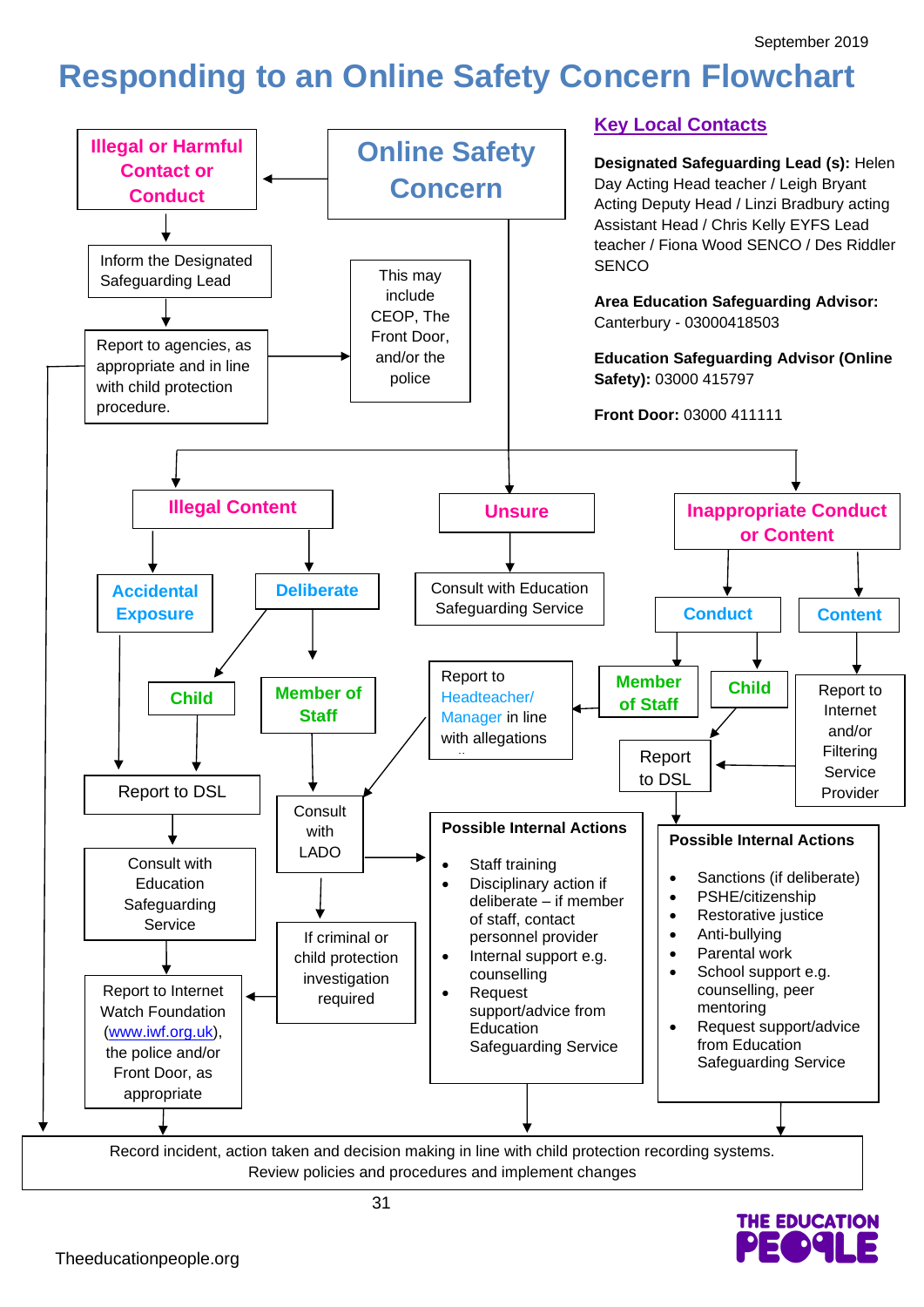# **Useful Links**

## **Kent Educational Setting Support and Guidance**

#### **Education Safeguarding Service, The Education People**:

- 03000 415797
	- o Rebecca Avery, Education Safeguarding Advisor (Online Protection)
	- o Ashley Assiter, Online Safety Development Officer
- Guidance for Educational Settings:
	- o [www.kelsi.org.uk/support-for-children-and-young-people/child-protection-and](http://www.kelsi.org.uk/support-for-children-and-young-people/child-protection-and-safeguarding)[safeguarding](http://www.kelsi.org.uk/support-for-children-and-young-people/child-protection-and-safeguarding)
	- o [www.theeducationpeople.org/blog/?tags=Online+Safety&page=1](http://www.theeducationpeople.org/blog/?tags=Online+Safety&page=1)

#### **KSCMP:** [www.kscb.org.uk](http://www.kscb.org.uk/)

#### **Kent Police:**

- [www.kent.police.uk](http://www.kent.police.uk/) or [www.kent.police.uk/internetsafety](http://www.kent.police.uk/internetsafety)
- In an emergency (a life is in danger or a crime in progress) dial 999. For non-urgent enquiries, contact Kent Police via 101

#### **Front Door:**

- The Front Door can be contacted on 03000 41 11 11
- Out of hours (after 5pm / Urgent calls only) please contact: 03000 41 91 91

**Early Help and Preventative Services:** [www.kelsi.org.uk/special-education-needs/integrated](http://www.kelsi.org.uk/special-education-needs/integrated-childrens-services/early-help-contacts)[childrens-services/early-help-contacts](http://www.kelsi.org.uk/special-education-needs/integrated-childrens-services/early-help-contacts)

#### **Other:**

• EiS - ICT Support for Schools and Kent Schools Broadband Service Desk**:** [www.eisit.uk](http://www.eisit.uk/)

## **National Links and Resources for Settings, Learners and Parents/carers**

- CEOP:
	- o [www.thinkuknow.co.uk](http://www.thinkuknow.co.uk/)
	- o [www.ceop.police.uk](http://www.ceop.police.uk/)
- Internet Watch Foundation (IWF): [www.iwf.org.uk](http://www.iwf.org.uk/)
- UK Council for Internet Safety (UKCIS): [www.gov.uk/government/organisations/uk-council-for](https://www.gov.uk/government/organisations/uk-council-for-internet-safety)[internet-safety](https://www.gov.uk/government/organisations/uk-council-for-internet-safety)